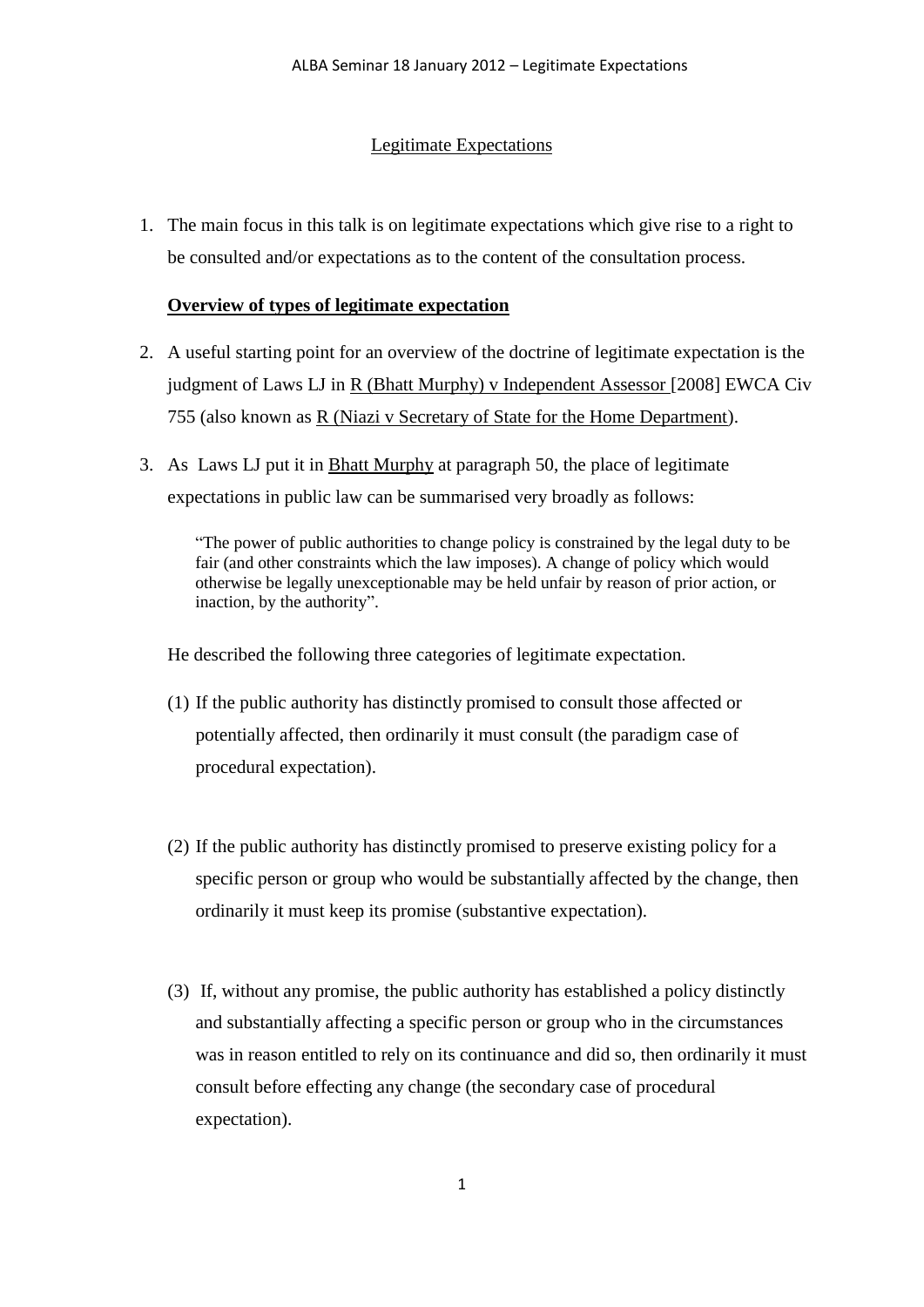What is common to each category of case is that was that acting contrary to the legitimate expectation: "would be to act so unfairly as to perpetrate an abuse of power".

# **Part 1: Legitimate expectation and consultation: (paradigm case)**

- 4. The paradigm case of procedural legitimate expectation arises where a public authority has provided an unequivocal assurance, whether by means of an express promise or an established practice, that it will give notice or embark upon consultation before it changes an existing substantive policy (see Bhatt Murphy at paragraph 22).
- 5. In the paradigm case, the court will not allow the decision-maker to effect the proposed change without notice or consultation, unless the want of notice or consultation is justified by the force of an overriding legal duty owed by the decisionmaker, or other countervailing public interest.
- 6. The jurisprudence of the paradigm case is fairly settled. As analysed by Laws LJ in Bhatt Murphy it is rooted in the requirements of good administration.
- 7. A relatively recent case on the reach of this paradigm case of procedural expectation was R (Majed) v London Borough of Camden [2010] J.P.L. 621.
- 8. In Majed, the Court of Appeal held that a local planning authority's statement of community involvement gave rise to a legitimate expectation that the consultation set out in it (which was additional to the statutory minimum under the relevant procedural order) would be carried out. The Court held that legitimate expectation came into play when there was a promise or a practice to do more than that which was required by statute and that the statement of community involvement issued by the local authority was a paradigm example of such a promise and a practice (see judgment of Sullivan J at 14-15).
- 9. See also parts 4 and 5 below which deal with topics which are relevant to this category of legitimate expectation.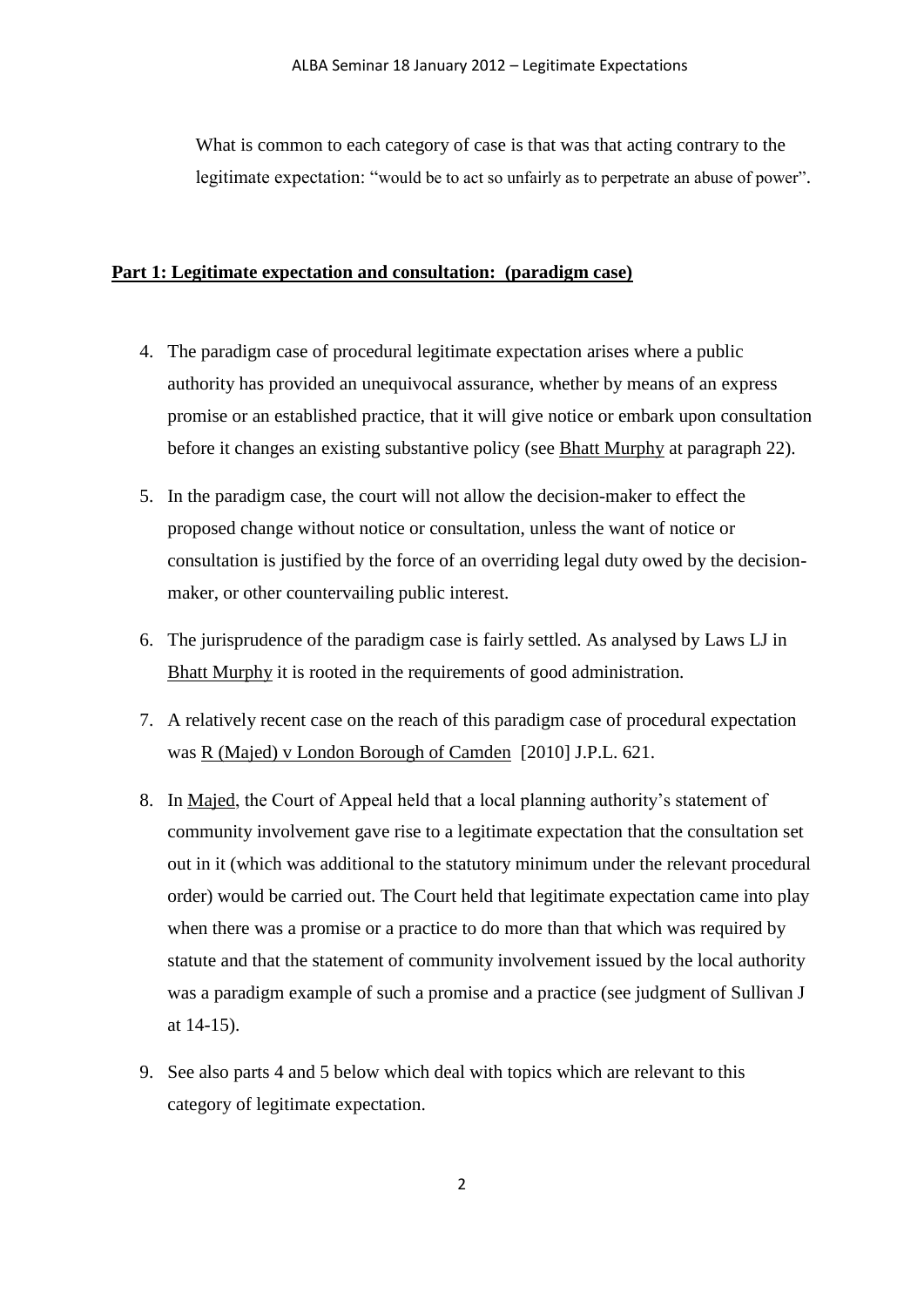### **Part 2: Substantive legitimate expectations**

10. This category of legitimate expectation cases in not the main focus of this talk. I will do no more than mention in passing some of the points which have been occupying the courts in recent cases.

### Construing the assurance

- 11. The first issue to mention is the construction of the "promise" or "assurance" which gives rise to the legitimate expectation.
- 12. The basic approach is easy to state but its application in practice has divided the higher courts (especially recently within the Supreme Court).
- 13. In the Privy Council decision in Paponette and others v Attorney General of Trinidad and Tobago [2011] 3 WLR 219 the Board formulated the approach to construing promises as follows (at paragraph 30):

"the question is how on a fair reading of the promise it would have been reasonably understood by those to whom it was made".

- 14. But this clear guidance has been difficult to apply in practice.
- 15. The following are examples of cases where different judges have found difficulty in the construction of the relevant assurances which were the foundation of the legitimate expectation claim.

#### *Example 1*

- 16. In Regina (Bancoult) v Secretary of State for Foreign and Commonwealth Affairs (No 2) [2009] 1 A.C. 453, the Supreme Court was divided as the meaning of the statement made by the Foreign Secretary in the aftermath of previous proceedings which indicated that the UK government accepted a court ruling that the inhabitants of the island in the British Indian Ocean Territory had been unlawfully removed to make way for a US air base.
- 17. Lord Hoffmann (majority) at paragraph 60 held that the Foreign Secretary's statement did not contain any unambiguous promise in respect of the right to return.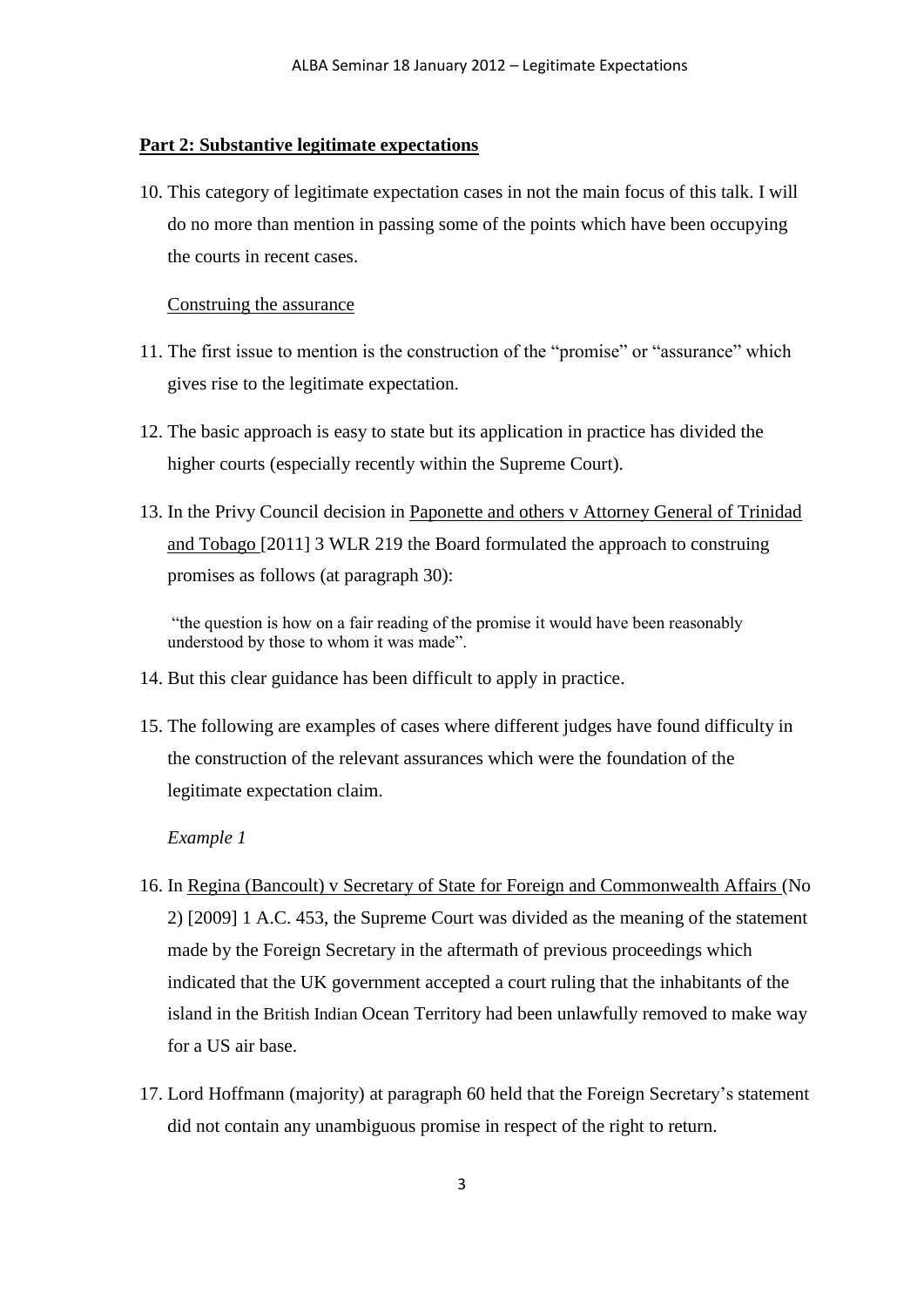18. By contrast Lord Mance (minority with Lord Bingham) at paragraph 174 considered that "these statements are only consistent with a clear policy decision taken by the United Kingdom to recognise and give legal effect to a right to return on the part of the Chagossians, while continuing the feasibility study which had already been started, in order to assess the feasibility of any resettlement programme which the Government might or might not in due course support".

#### *Example 2*

- 19. Similar divisions emerge in the recent Supreme Court case of R (Davies) v Revenue and Customs Commissioner [2011] 1 WLR 2625. The issue was whether tax guidance issued by HMRC gave rise to a legitimate expectation that a benevolent approach would be adopted to determining whether a tax payer would be treated as not resident or ordinarily resident in the UK for tax purposes.
- 20. At paragraph 29 Lord Wilson (majority) described his approach to construing the guidance relied upon in the following terms:

―It is better to forsake any arid analytical exercise and to proceed on the basis that the representations in the booklet for which the appellants contend must have been clear; that the judgment about their clarity must be made in the light of an appraisal of all relevant statements in the booklet when they are read as a whole; and that, in that the clarity of a representation depends in part upon the identity of the person to whom it is made, the hypothetical representee is the "ordinarily sophisticated taxpayer" irrespective of whether he is in receipt of professional advice.

21. Thus, his approach was (see paragraph 45):

―My view ... is that, when all the passages in it to which I have referred were considered together, it informed the ordinarily sophisticated taxpayer of matters which indeed were unlikely to come as a surprise to him, namely that: (a) he was required to "leave" the UK in a more profound sense than that of travel, namely permanently or indefinitely or for full-time employment; (b) he was required to do more than to take up residence abroad; (c) he was required to relinquish his "usual residence" in the UK; (d) any subsequent returns on his part to the UK were required to be no more than "visits"; and (e) any "property" retained by him in the UK for his use was required to be used for the purpose only of visits rather than as a place of residence. He will surely have concluded that these general requirements in principle demanded—and might well in practice generate—a multifactorial evaluation of his circumstances on the part of the revenue albeit subject to appeal. If invited to summarise what the booklet required, he might reasonably have done so in three words: a distinct break".

22. However, the same guidance was interpreted differently by Lord Mance's in his

dissenting speech (at paragraph 102):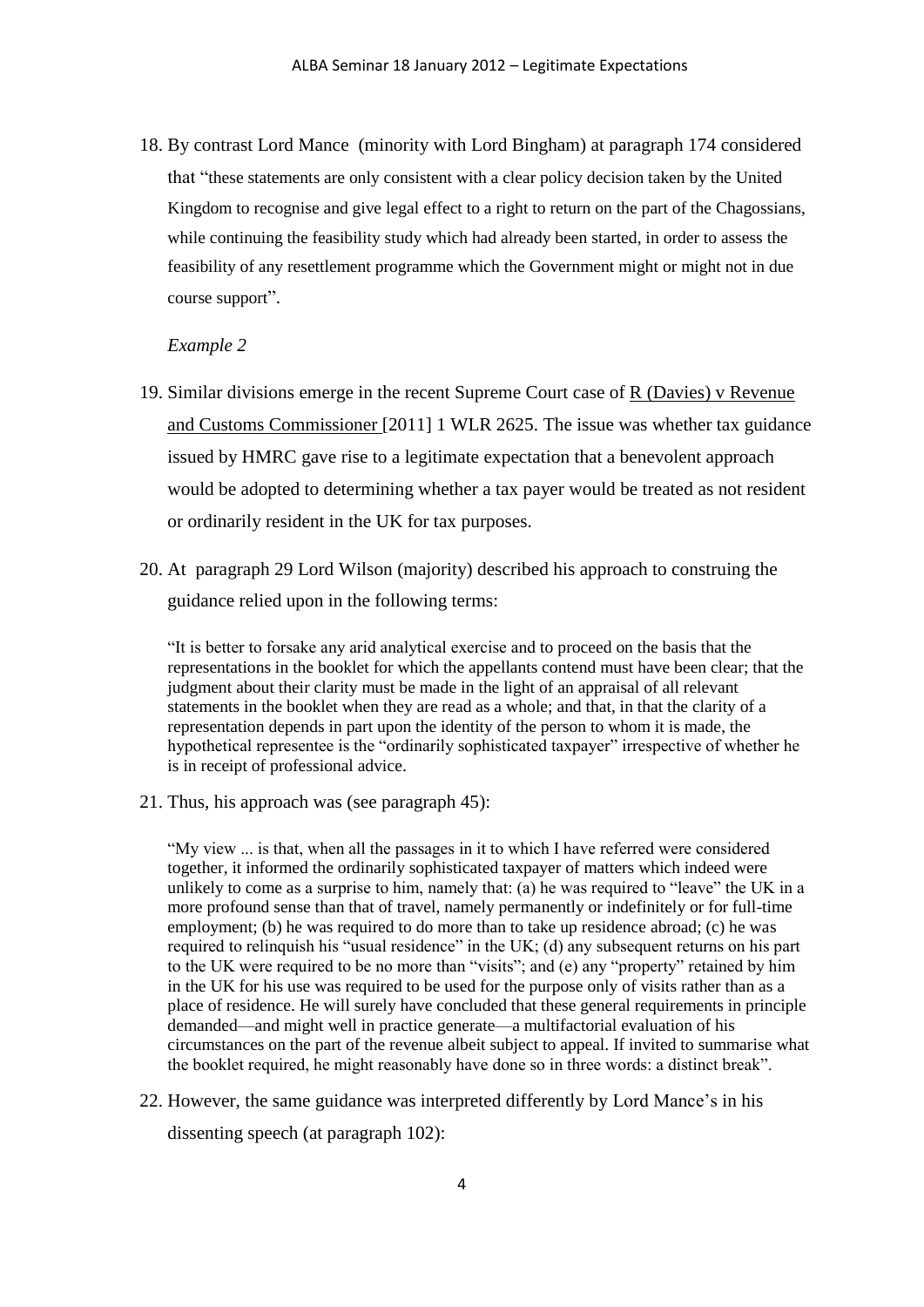―My own view......, is that to treat [the relevant booklet] as pregnant with the detailed implications listed [Lord Wilson's speech at] paragraph  $45$  (or, in summary, as informing an ordinarily sophisticated taxpayer of a need for a "multifactorial evaluation" of his or her circumstances and for a "distinct break") runs contrary not only to the wording and sense of the document itself but also to its genesis and purpose: ....".

#### Internal Guidance

- 23. A similar lack of uniformity is apparent in respect of judicial approaches to whether internal guidance to decision makers gives rise to any legitimate expectation.
- 24. In The Queen (on the application of Elayathamby) v The Secretary of State for the Home Department [2011] EWHC 2182 (Admin) at paragraph 29 Sales J construed a Home Office circular as giving general guidance to decision makers as to how the system works rather than creating specific expectations.
- 25. The Claimant had relied on a statement in the secretary of state's mandate refugees policy which stated that if a mandate refugee made an application for resettlement arriving in the United Kingdom his claim had to be considered under the Convention relating to the Status of Refugees 1951 (United Nations). The Claimant contended that in accordance with the statement in the mandate refugee policy, he was entitled to have his claim for asylum considered and the Dublin Regulation (which would enable that UK to claim that a different member state would be responsible for considering the asylum claim) would not be applied.
- 26. Sales J rejected this contention. His approach to the construction of the relevant part of the Home Office circular was as follows:

―The context in which the statement relied upon by the Claimant appears is given by the mandate refugee policy, read as a whole. In my view, it is clear that the main point of the policy is to explain to UK Border Agency officials ... I think the relevant statement is properly to be read as a reminder to officials ... The sentence relied upon cannot fairly be read (as the Claimant seeks to read it) as a clear and unambiguous statement that the Defendant will herself consider the asylum claim in the United Kingdom, and will not seek to operate the Dublin Regulation procedures even in a case in which she would be entitled to do so".

27. By apparent contrast, in R (Jackson) v DEFRA at McCombe J [2011] EWHC 956 (Admin) at paragraph 67-69 held that an instruction to DEFRA staff requiring them not to mix samples did give rise to a legitimate expectation because the "public might" reasonably expect that, to apply the principles of good administration, an instruction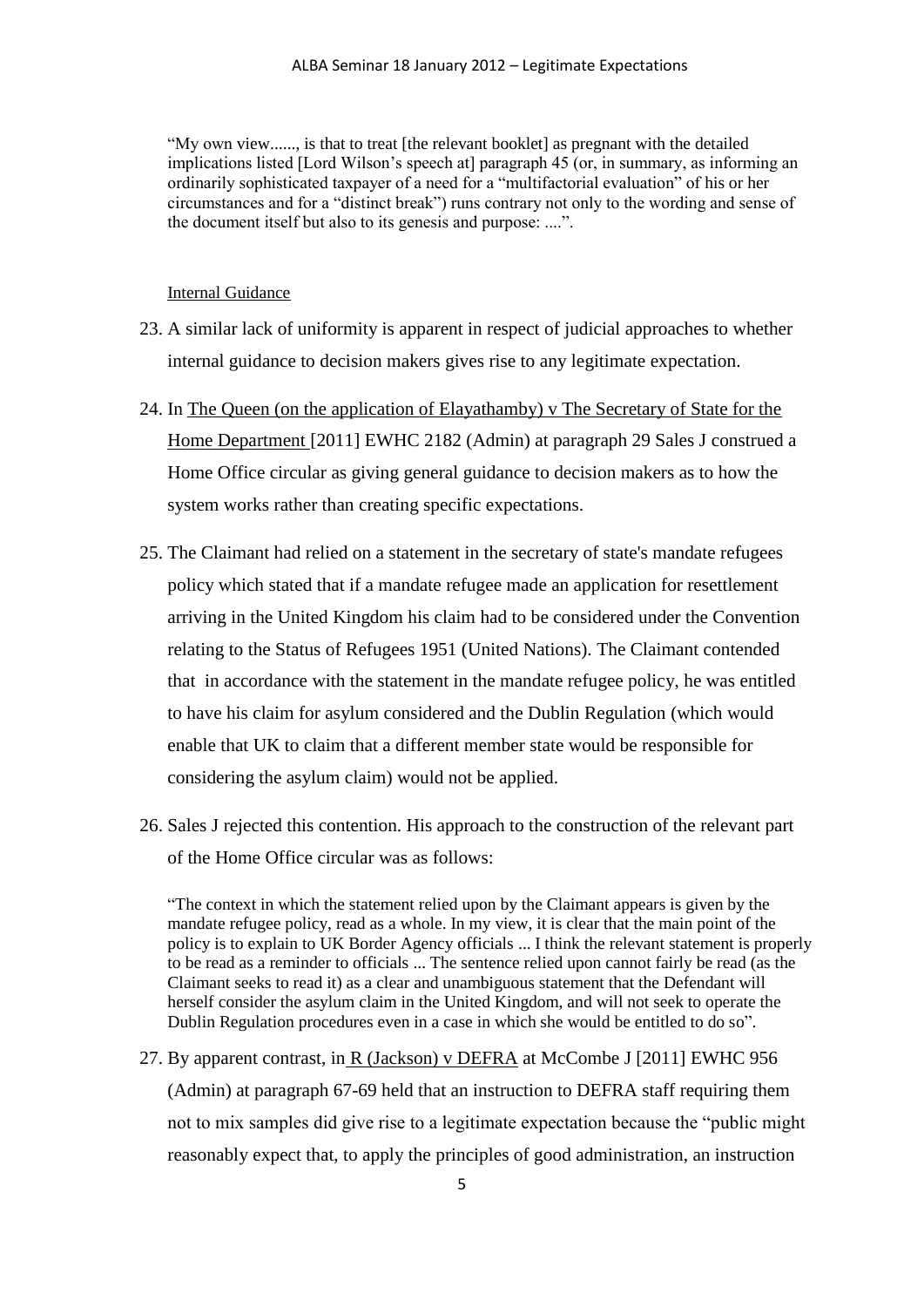requiring them not to mix samples, expressly stated as being for the avoidance of possible contamination, would be observed unless good reason to the contrary exists".

28. The relevant issue may be whether the guidance contains a prescriptive instruction as opposed to a general explanation. But much will depend on how the judge in question characterises the statement.

### Legitimate expectation and reliance

29. The position in respect of the need for detrimental reliance and legitimate expectations is now fairly settled in the following terms (as encapsulated by Lord Hoffman in Bancoult at paragraph 60):

―It is not essential that the applicant should have relied upon the promise to his detriment, although this is a relevant consideration in deciding whether the adoption of a policy in conflict with the promise would be an abuse of power and such a change of policy may be justified in the public interest....."

## **Part 3: The Secondary case of Procedural Legitimate Expectation**

- 30. Laws LJ in Bhatt Murphy also identifies the "secondary case of procedural legitimate expectation".
- 31. This was seen as an "exceptional" (paragraph 41 of Bhatt Murphy) category of cases in which a public decision maker "will be required, before effecting a change of policy, to afford potentially affected persons an opportunity to comment on the proposed change and the reasons for it" even where there has been no previous promise or practice of notice or consultation.
- 32. The key issue is in what circumstances such a requirement will arise. Laws LJ gave the following guidance in Bhatt Murphy (at paragraph 42):

―.. the court will (subject to the overriding public interest) insist on such a requirement, and enforce such an obligation, where the decision-maker's proposed action would otherwise be so unfair as to amount to an abuse of power, by reason of the way in which it has earlier conducted itself. In the paradigm case of procedural expectations it will generally be unfair and abusive for the decision-maker to break its express promise or established practice of notice or consultation. In such a case the decision-maker's right and duty to formulate and re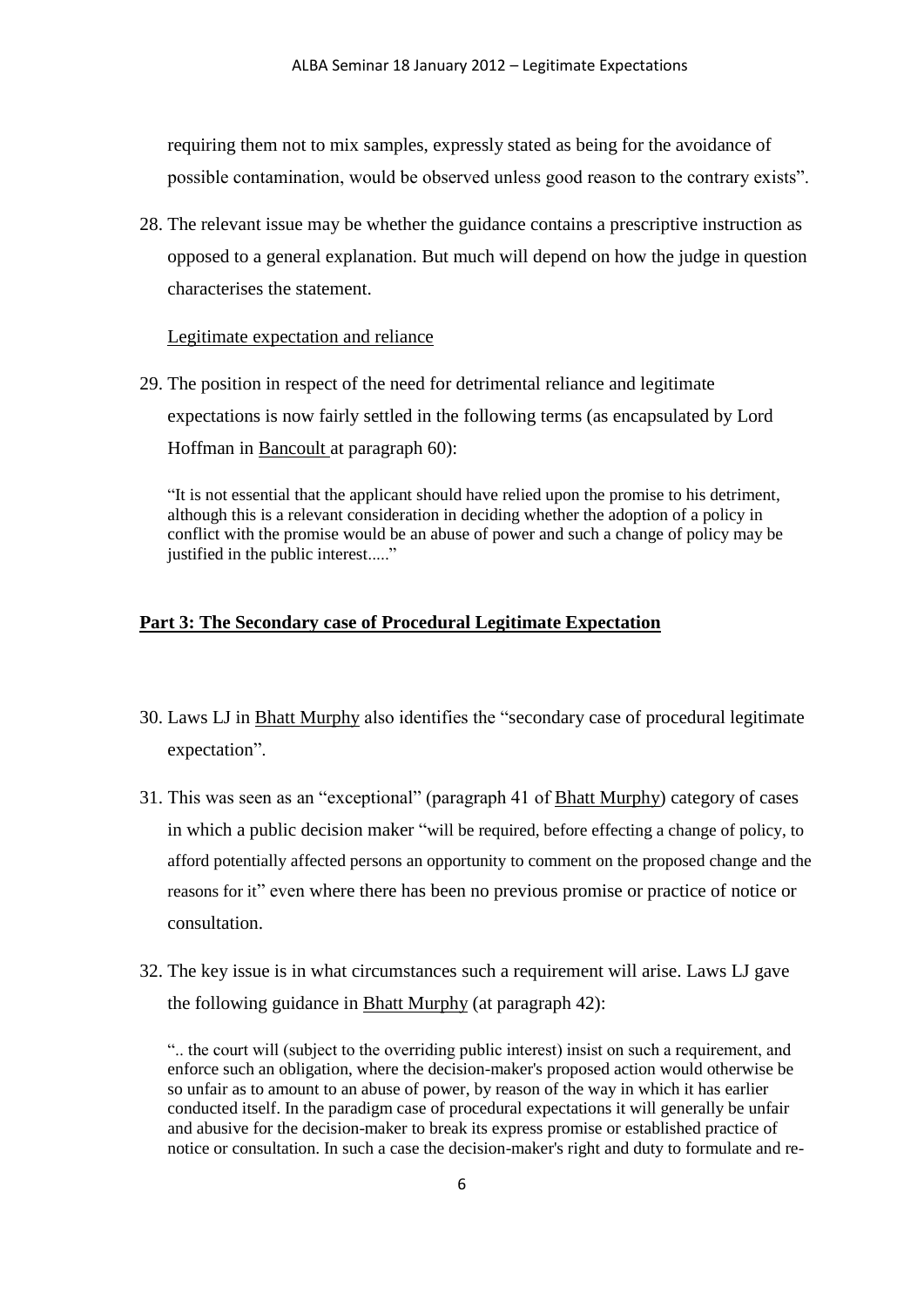formulate policy for itself and by its chosen procedures is not affronted, for it must itself have concluded that that interest is consistent with its proffered promise or practice. In other situations — the two kinds of legitimate expectation we are now considering — something no less concrete must be found".

- 33. But, what constitutes "something no less concrete"?
- 34. He stated: "for this secondary case of procedural expectation to run, the impact of the authority's past conduct on potentially affected persons must, again, be pressing and focussed. One would expect at least to find an individual or group who in reason have substantial grounds to expect that the substance of the relevant policy will continue to enure for their particular benefit: not necessarily for ever, but at least for a reasonable period, to provide a cushion against the change. In such a case the change cannot lawfully be made, certainly not made abruptly, unless the authority notify and consult".
- 35. So much for the principle, but how is it to be applied in practice?

As Laws LJ warns:

―What is fair or unfair is of course notoriously sensitive to factual nuance‖.

36. Recent cases in respect of the application of this secondary category of legitimate expectation to spending cuts cases bear out that health warning.

Example 1 – successful reliance on the secondary category of procedural legitimate expectation (the BSF case)

- 37. First, the example of successful reliance on that principle see R (Luton Borough Council and others) v Secretary of State for Education [2011] EWHC 217 (Admin).
- 38. The case concerned challenges brought by 6 local authorities to the cuts to the Building Schools for the Future (BSF) programme.
- 39. The claimant local authorities applied for judicial review of a decision of the defendant secretary of state to stop certain school building projects which had been earmarked under the BSF programme. That programme aimed over a 15-year period from 2005 to rebuild or refurbish every secondary school in England. After the change of government in May 2010 the secretary of state decided on July 5, 2010 to end it. The claimants contended that his decision was unlawful, at least in so far as it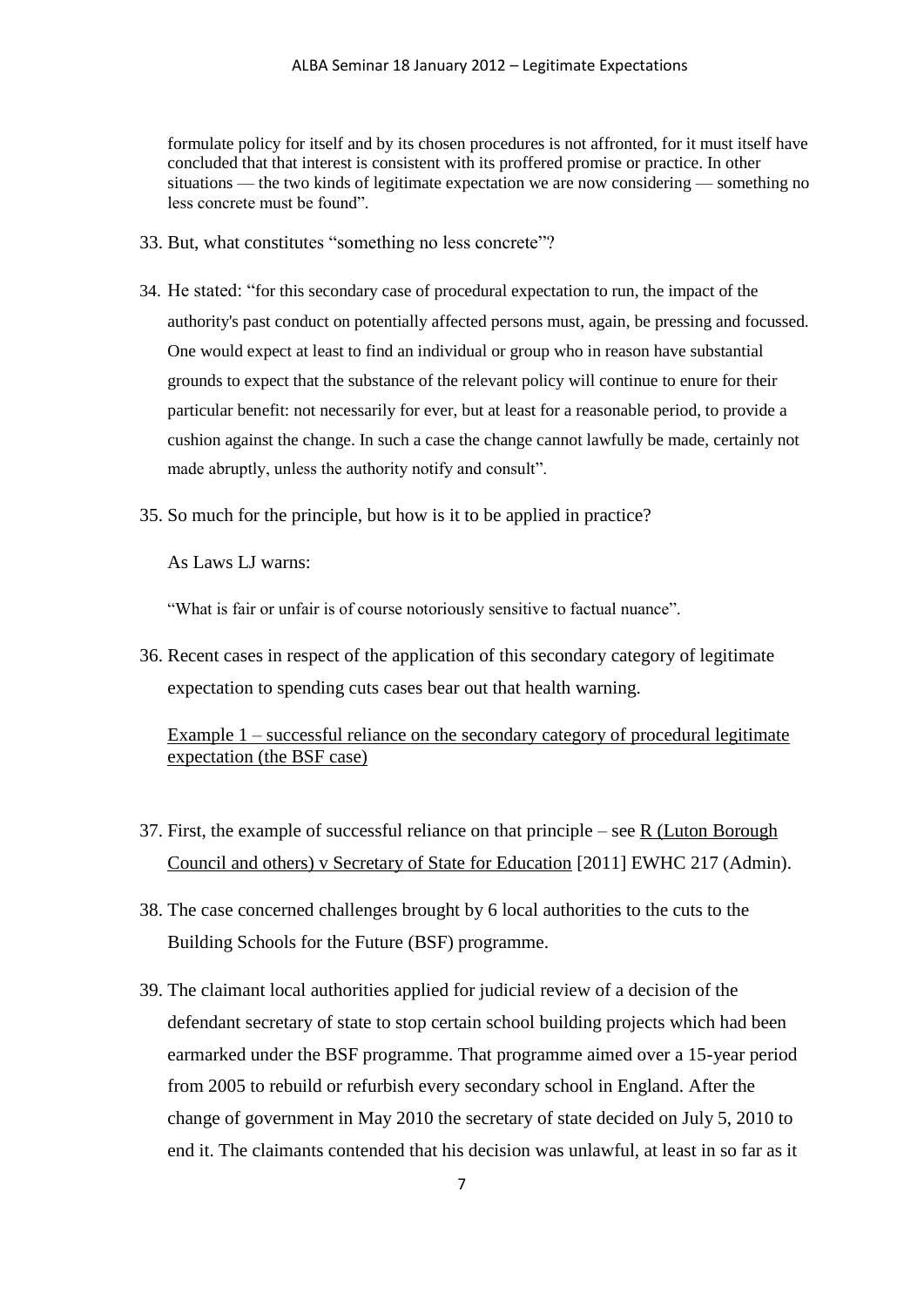affected them, and that he should be required to reconsider the affected projects in their areas.

- 40. Their claims for breach of substantive legitimate expectation that the projects would be funded failed. But they succeeded in respect of the claim that it was unfair for funding to be withdrawn without any consultation (and also in respect of a claim in respect of breaches of equality duties).
- 41. In rejecting the claims based on substantive legitimate expectation, Holman J stated (at paragraphs 81-2):

―I perfectly understand what high hopes were raised with the claimants and many other local authorities, and with local communities of pupils, parents and staff by the BSF process and the milestones that were reached. But .....neither the OBC [Outline Business Case] approvals (whether actual or indicative), nor any other material which I have seen, go so far as to create a substantive legitimate expectation that any given project would definitely proceed".

- 42. However, not withstanding the failure of the substantive legitimate expectation argument and the absence of any express promise or assurance that consultation would take place, the local authorities succeeded in their claim for breach of legitimate expectation on the secondary ground for legitimate expectation described by Laws LJ in Bhatt Murphy.
- 43. In deciding that the impact on the local authorities of the withdrawal of funding would be "pressing and focussed", Holman J identified the following factors which he considered brought the authorities within the exceptional secondary category of procedural legitimate expectation formulated by Laws LJ in Bhatt Murphy (see judgment at paragraphs 93-96).
	- a. The local authorities had been in continuous and intense dialogue with department to drive BSF forward over many years. This process of collaborative dialogue was central to Holman J's analysis that the Department's conduct towards the authorities had been "pressing and focussed".
	- b. That process continued almost until last moment. (The evidence in the case was that the executive agency "Partnerships for Schools" had been instructed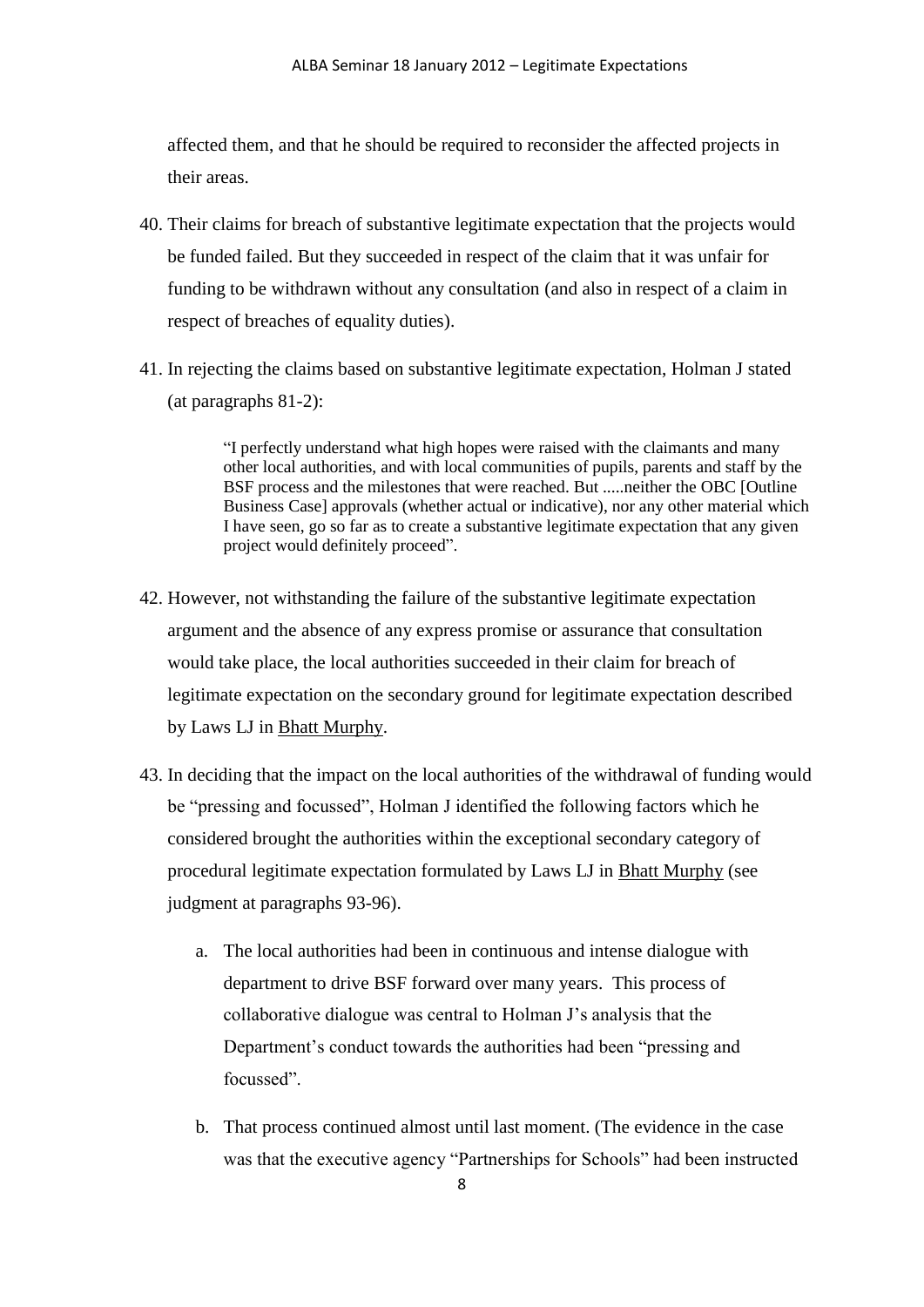by the Department to continue on a "business as usual case" even after the election).

- c. Five of the authorities had obtained "outline business case approval" for the projects at issue and had been acting, spending money (and to varying degrees) incurring liabilities in reliance on them.
- d. Holman J considered that the "very large sums involved" fortified the duty to consult.
- e. Holman J rejected the contention that to allow consultation would have been unduly time consuming. On the facts of the BSF case this conclusion was influenced by the fact that the Secretary of State had deferred off to further consultation decisions as to the extent of cuts in other areas – such as in respect of academy schools. The judge decided that there would have been the opportunity for consultation in respect of what was a limited category of peculiarly affected claimants (whose projects were at an advanced stage and had the benefit of OBC approval).
- f. The judge rejected the submission made by the Secretary of State that a case study prepared by the department relevant to one authority (Kent County Council) amounted to a sufficient consideration of the individual circumstances of that authority. He considered that consultation envisaged the opportunity for the affected party to have input into the decision making process themselves (not just have their circumstances considered).
- 44. In the context of these particular circumstances, Homan J held that the "abrupt stop" of funding without consultation was "so unfair as to amount to an abuse of power".
- 45. The unfairness of the lack of consultation was not overridden by any countervailing consideration. Homan J held that: "However pressing the economic problems, there was no "overriding public interest" which precluded any consultation or justifies the lack of any consultation".
- 46. In paragraph 97, Holman J dealt with the one of the local authorities (Sandwell) which had not yet received OBC approval. The judge regarded their case as "more"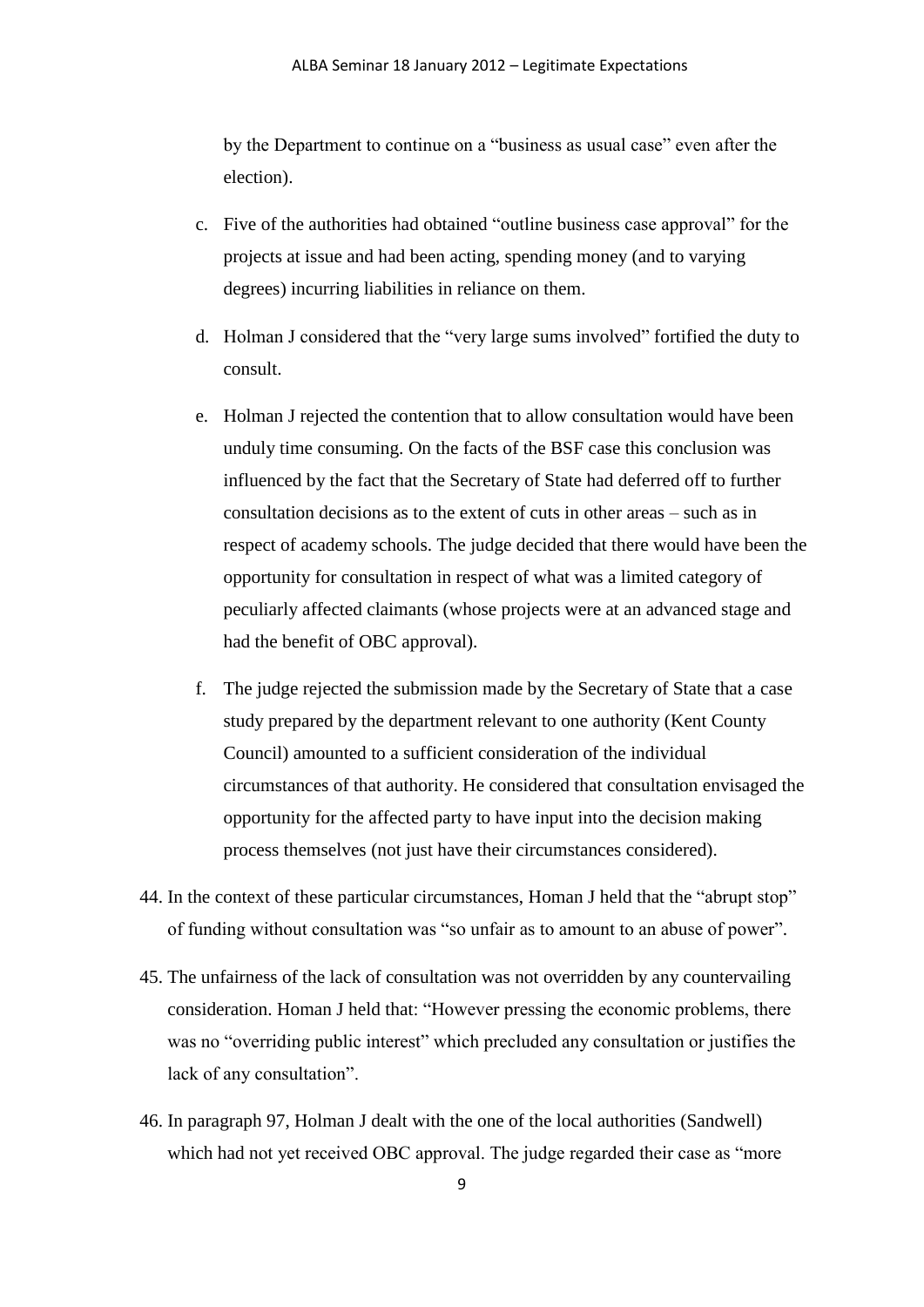difficult and more marginal" but held that by failing to consult they too were "deprived of an opportunity to remind the Secretary of State of what they claim are the unique or highly unusual facts and to press that case".

47. Accordingly, the absence of consultation was held to amount to an unlawful process in respect of their claim as well as the other five authorities concerned.

Example 2- unsuccessful reliance on the secondary category of procedural legitimate expectation

- 48. The judgment of Langstaff J in R (Cheshire East Borough and others) v Secretary of State for the Environment, Food and Rural Affairs [2001] EWHC 1975 (Admin) is in stark contrast to the Luton decision.
- 49. The claimant local authorities applied for judicial review of a decision of the defendant secretary of state that Private Finance Initiative (PFI) funding would not be provided for their waste-diversion project.
- 50. In 2005, Cheshire submitted their outline business case for PFI support for a wastediversion project. The project proposed two mechanical biological treatment (MBT) plants together with an Energy from Waste (EfW) facility. The Department for the Environment, Food and Rural Affairs (DEFRA) approved the outline case and an interdepartmental review group endorsed the DEFRA recommendation that the project should receive central government support.
- 51. Approval was subject to conditions. DEFRA said that it expected the PFI credits to be £40 million. In 2009, Cheshire approached DEFRA to request additional PFI credits. DEFRA stated that the Executive Board of the Waste Infrastructure Delivery Programme (WIDP) was broadly sympathetic to the case outlined and was prepared to hold £30 million PFI credits in reserve for the project until September 30, 2010.
- 52. In August 2010, DEFRA confirmed its approval of close of dialogue on the procurement process and named the preferred bidder (Viridor). It stated that this should not be taken as a guarantee of the issue of PFI credits, which remained subject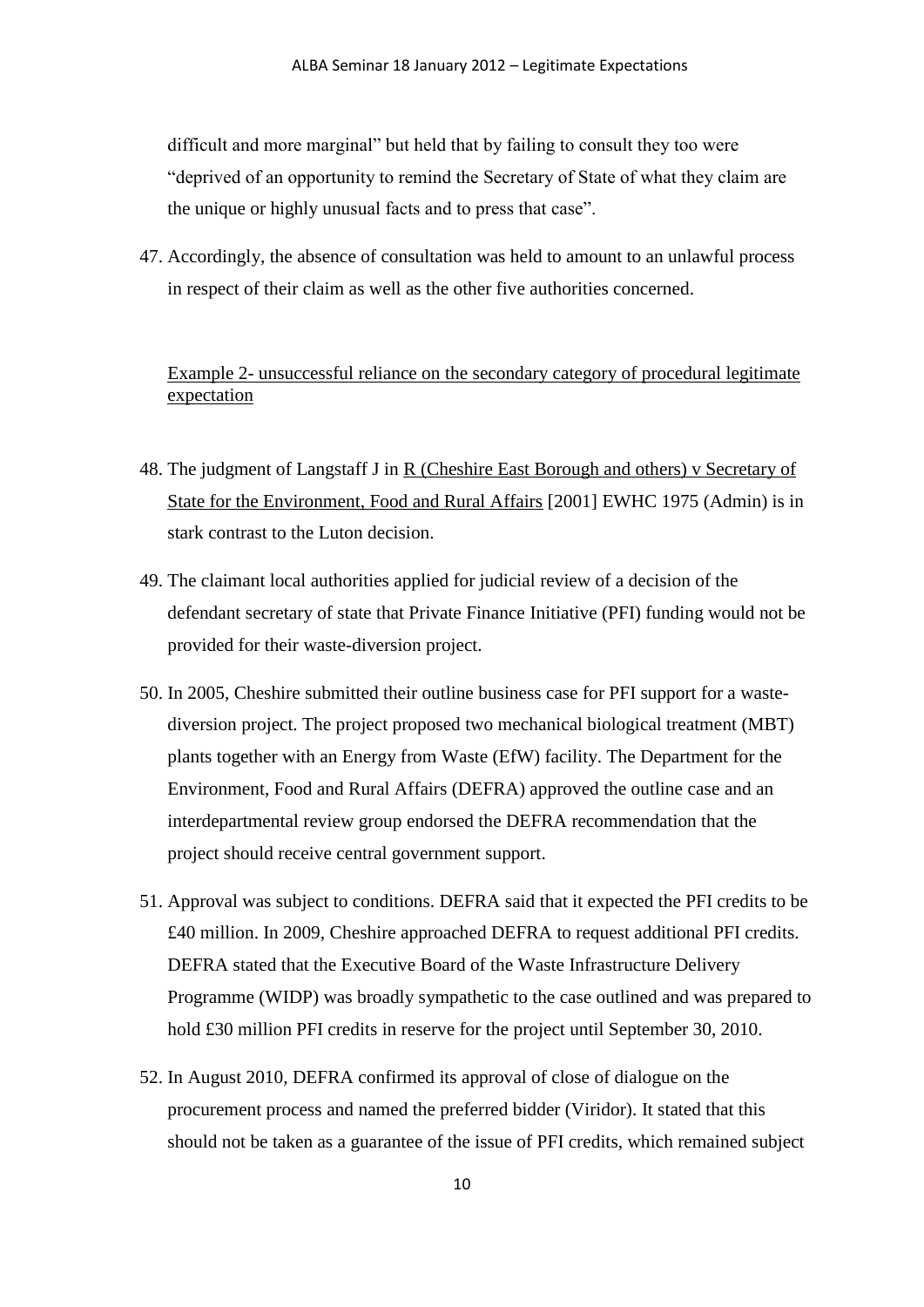to an approval of the final business case and any other necessary approvals, as well as the project remaining consistent with departmental policies and priorities.

- 53. DEFRA was aware at that time that the project as originally outlined differed from that which the Viridor now proposed. Viridor planned that the waste which had not been reused, recycled or composted should be treated in a MBT facility, which would produce solid recovered fuel (SRF), which would then be sent for combustion. Rather than fuelling an EfW plant close to the MBT facility, as originally planned, the SRF was to be sent to an EfW facility at Runcorn. The Runcorn facility was a project which had already been approved, part funded by PFI credits, and was in the process of construction as part of a project for another local authority.
- 54. Before the Government's Comprehensive Spending Review, which was due in October 2010, DEFRA decided to consider a reduction in the number of local authority waste infrastructure procurements supported by PFI credits. As part of that process, WIDP developed a methodology to appraise each of the projects which was a potential candidate for part funding.
- 55. The application of that methodology led to the decision that PFI funding would not be provided for Cheshire's project.
- 56. Cheshire argued that (1) the methodology was irrational (in that it disregarded the SRF produced by the MBT facility when assessing the contribution to diversion from landfill made by the project); (2) they enjoyed a substantive legitimate expectation that, on fulfilment of certain conditions, they would receive some £70 million worth of PFI credits in connection with the project; (3) there was a procedural legitimate expectation of consultation in advance of the decision to withdraw funding from the project; (4) DEFRA failed to take into account a relevant consideration, or acted under a mistake of fact, in the assumptions it deployed as to the nature of the waste produced and dealt with by the project.
- 57. Each ground failed.
- 58. For present purposes the relevant part of the judgment is paragraphs 68-93 under the heading: "procedural legitimate expectation".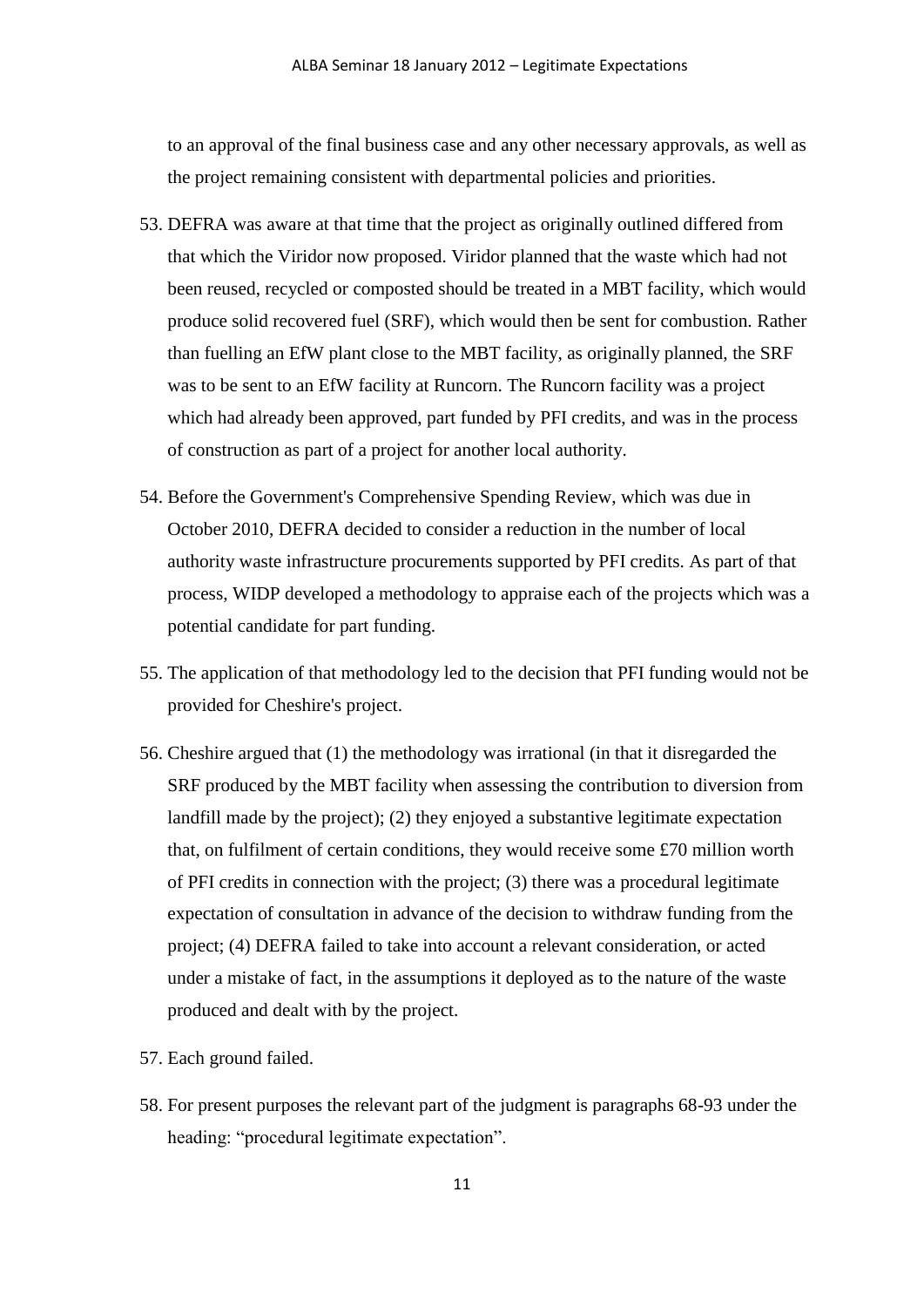- 59. The case argued by the Claimants was that the factual circumstances were parallel to those in the Luton case and that the councils had a procedural legitimate expectation of consultation in advance of decision to withdraw funding under the category of procedural legitimate expectation articulated by Laws LJ in Bhatt Murphy namely that a legitimate expectation might arise where without any promise an authority had established a policy distinctly and substantially affecting a specific person or group who in the circumstances was entitled to rely on its continuance and did so and that consultation was necessary before affecting any change.
- 60. In rejecting the Claimant's reliance on this secondary type of procedural legitimate expectation, Langstaff J:
	- a. Emphasised the exceptional nature of the jurisdiction (see paragraph 74).
	- b. Emphasised that the requirements of fairness must be judged overall not purely from the perspective of the aggrieved (paragraph 75).
	- c. Accepted that in the particular circumstances of the case, there were arguments for not consulting. DEFRA had argued that there was a need for speed in the delivery of those projects which would go ahead, it was necessary to reach a decision within the time set by the comprehensive spending review and that consultation had carried a danger of destabilising all projects. It was argued that it might be counterproductive to announce the cuts without details of which projects were affected. There was fear that any delay may have an adverse effect on the market.

In the critical passage of his judgment dealing with the fairness of making the announcement without consultation, Langstaff J said (at paragraph 82):

―Once a decision had been taken to withdraw funding from 7 projects, it was in my judgment a matter for central government to determine whether there should be consultation about this or not. The policy judgment not to engage in it was rational. It was not unlawful. It was not wholly unreasonable. It is relevant to unfairness that the decision could not have been impugned on traditional public law grounds, for the court is then required to deal with non-consultation where there is no statutory or specific promissory obligation nor practice to consult, and a perfectly acceptable decision (in public law terms) not to do so. It was not unfair: although the councils might have thought that they would have funding for their particular projects, and had (in Cheshire's case) expended considerable sums in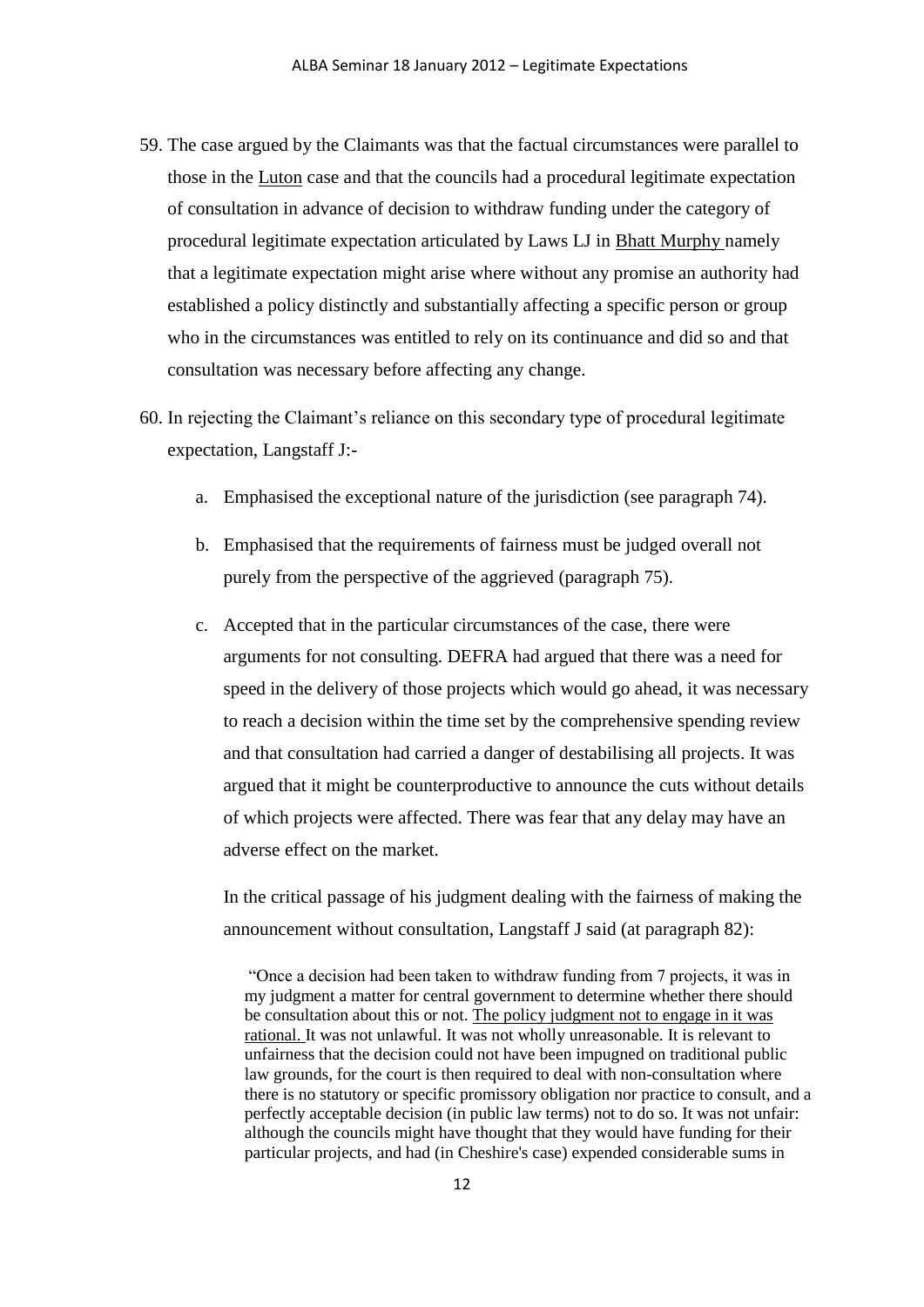that belief, it was a proper exercise of power and not abusive for central government to choose to review it, and having so chosen, to determine internally and without consultation upon a method which was rational and sought reasonably to achieve a fair selection of the projects which would, or would not, be funded. The internal discussion about whether to consult at all was not premised on that consultation having no value, but rather upon it being counter-productive. That was a judgement which I cannot say was wrong. Nor do I consider it unfair".

- 61. The reasoning that the decision maker acted rationally in deciding that there did not need to be consultation seems to water down the relevant approach compared with the previous cases. The essence of doctrine of this type of secondary legitimate expectation has been rooted in objective principles of fairness and good administration which the Court takes responsibility for deciding.
- 62. The way in which Langstaff J expressed himself at approach seems to set uncomfortably with the decision of the Administrative Court in R (Medway Council) v Secretary of State for Transport, Local Government and the Regions [2003] J.P.L. 583 concerning the exclusion of Gatwick options from the consultation exercise on the future of air transport in the South East. In that case at paragraph 32, Maurice Kay J (as he then was) said:

―It is for the Court to decide what is or is not fair. If a consultation procedure is unfair, it does not lie in the mouth of the public authority to contend that it had a discretion to adopt such a procedure. The question is whether the procedure in the present case is fair or unfair."

63. Langstaff J's comment about the decision maker making a rational decision not to consult may therefore be best regarded as a commentary on the particular circumstances of the Cheshire case rather than a statement of general approach.

Making sense of the decisions in Luton and Cheshire

- 64. The key distinguishing features between Cheshire and Luton seem to be that:
	- a. There was a credible case in Cheshire that consultation could have been counter productive. In the BSF case there was no such suggestion and in fact the judge was able to rely on the fact that there was already set to be further consultation in respect of some categories of schools.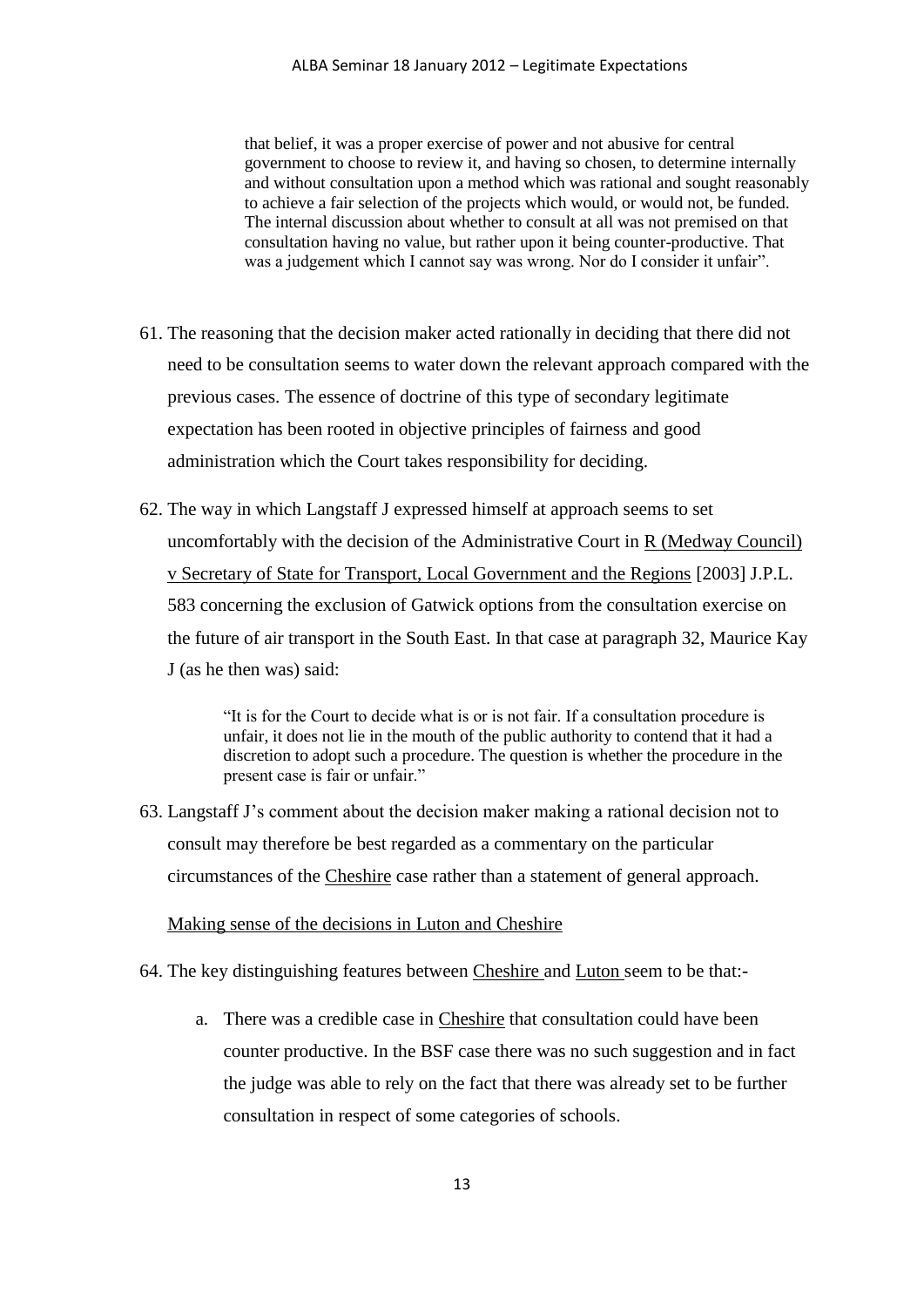- b. In Luton the Claimants were able to characterise themselves as a relatively small part of a much large decision making process. Thus the case as presented to Court in Luton affected only part of the overall savings to the public purse. The main authorities concerned were able to say that their projects were at a particularly advanced stage and this warranted their cases being considered more carefully and fairly than the generality of cases. By contrast in Cheshire, the judge took the view that there was no realistic way that Cheshire's circumstances could be carved out of the overall decision implementing the general imperative to make savings.
- 65. That said, it is hard to explain why for example Sandwell succeeded (in the BSF case) and Cheshire failed and it is hard to escape a conclusion that to some extent the differences in outcome may well be explained by the fact that different judges have different sense of what constitutes fairness in particular factual circumstances.

#### Other cases

- 66. In R (Police Negotiating Board and others) v Secretary of State for Work and Pensions [2011] EWHC 3175 (Admin) the Divisional Court (Elias LJ, McCombe J and Sales J) (discussed further in Part 5 below) rejected a procedural legitimate expectation argument. The court was required to determine whether the Government's decision to alter the basis upon which public service pensions were adjusted to take account of inflation from the Retail Price Index (RPI) to the Consumer Price Index (CPI),
- 67. The submission made was that a procedural legitimate expectation arose which gave rise to an obligation to consult (see paragraph 41 of the judgment). This line of the argument was not dealt with in any detail in the judgment.
- 68. It is simply touched upon in paragraph 83 of the judgment but said to fail because "the Claimants cannot establish that relevant promises about the future use of the RPI were made to them"
- 69. However, the Court did comment that that the process of vigorous representations by the unions in the run up to the change would have satisfied any obligation to consult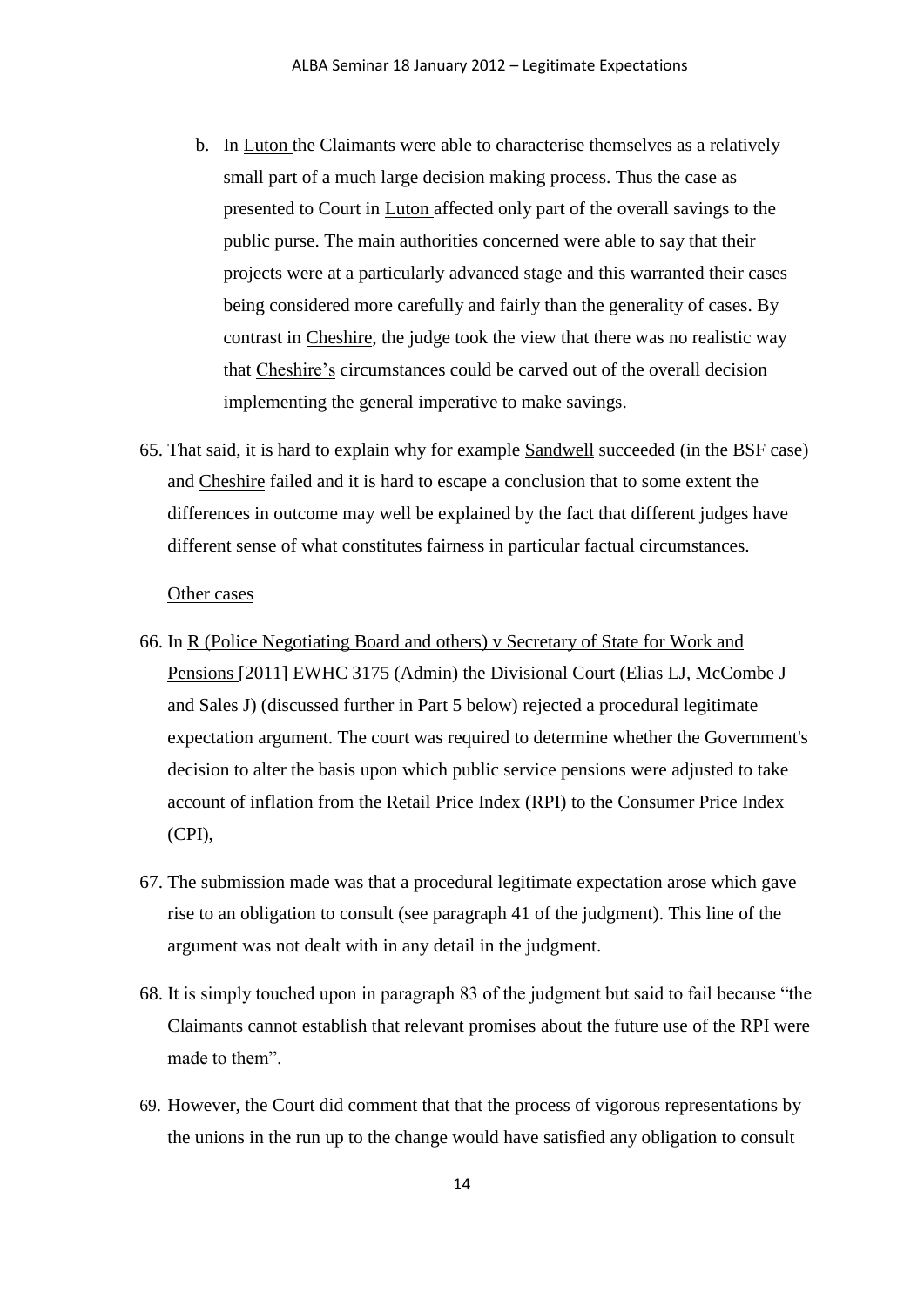because "the unions had their opportunity to deploy the same arguments in the period of months between the budget in June 2010 and the making of the statutory orders in March 2011 that would have arisen in the consultative process which the Claimants contend was necessary".

## **Part 4: Legitimate expectation as to way that the consultation exercise is conducted**

70. It is also possible for the legitimate expectation to arise in respect of the way in which the consultation process is conducted.

Example 1 – successful challenge

- 71. An example of a successful claim is Royal Brompton & Harefield NHS Foundation Trust v Joint Committee of Primary Care Trusts, Croydon Primary Care Trust (on its own behalf and as representative of all Primary Care Trusts in England) [2011] EWHC 2986 (Admin).
- 72. The claimant NHS foundation trust applied for judicial review of a consultation exercise undertaken by the first defendant body concerning the reconfiguration of paediatric congenital cardiac services in England.
- 73. The Claimant was a specialist heart-and-lung centre based at the Royal Brompton Hospital in London and at a hospital in Middlesex. Its paediatric service provided a specialist service for children's heart and lung disease and comprehensive paediatric critical care services.
- 74. In 2008, the National Health Service Medical Director requested the NHS National Specialised Commissioning Group to review the provision of paediatric congenital cardiac services.
- 75. In 2010, the Defendant was established as the formal consulting body with responsibility for the conduct of the consultation on the review and for taking decisions on issues the subject of the consultation. In March 2011, it published a consultation document. The central proposal in that document was that the number of centres providing paediatric cardiac surgical services be reduced from 11 to either 6 or 7 and that the paediatric congenital cardiac service be reconfigured into one of four national configuration options, each of which included two London surgical centres.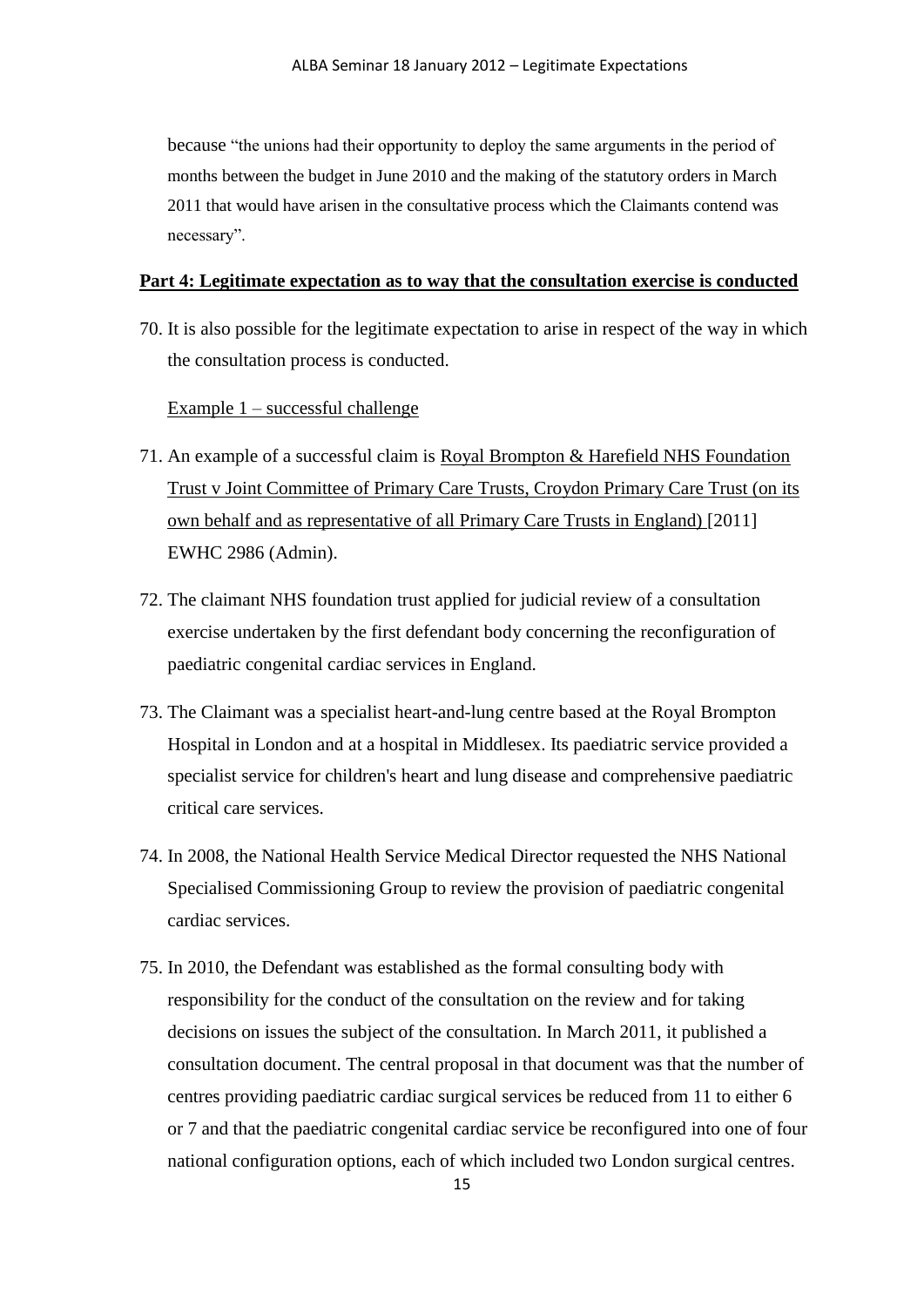- 76. The Claimant challenged the consultation process on the basis that the decisions to exclude a "three London centre" option from the proposed options and to exclude it from the preferred "two London centre" options were legally flawed.
- 77. The relevant issue was whether there had been a breach of legitimate expectation in respect the way in the self assessment part of the review process had been used in the process of choosing options..
- 78. Owen J allowed the claim on this ground finding that clear and unequivocal representations had been made that the criteria and scoring for the "configuration evaluation" were separate from the "assessment evaluation" and that the information supplied in the assessment stage of the process would not have any direct bearing on the scoring of the configuration evaluation process.
- 79. Those representations had been breached and a conclusion had been reached, challenged by the Claimant, that it was poor in the areas of research and innovation. That must inevitably have affected the responses to the consultation document in a manner seriously adverse to it.
- 80. Owen J (at paragraph 178) considered that the appropriate test for determining whether there had been unfairness in the consultation exercise itself as a result of a departure from the promised basis was whether as Sullivan J observed in [R\(Greenpeace Ltd\) v Secretary of State for Trade and Industry \[2007\] EWHC 311](http://login.westlaw.co.uk/maf/wluk/app/document?src=doc&linktype=ref&&context=39&crumb-action=replace&docguid=I0933D781BD9911DB90319F8C44400909)  [\(Admin\)](http://login.westlaw.co.uk/maf/wluk/app/document?src=doc&linktype=ref&&context=39&crumb-action=replace&docguid=I0933D781BD9911DB90319F8C44400909) at paragraph 63:

―In reality, a conclusion that a consultation exercise was unlawful on the ground of unfairness will be based upon a finding by the court, not merely that something went wrong, but that something went "clearly and radically" wrong".

81. He concluded that this threshold was met in the circumstances of the case because:

―I have come to the conclusion that that is the case. The assessment of the quality of the service provided by the RBH Trust would plainly be regarded as of central importance by a consultee when considering the options for reconfiguration of [paediatric congential cardiac services]; and it seems to me that the low scoring of the RBH Trust on 'quality' in the weighted scoring of the London centres, must inevitably have affected the responses to the Consultation Document in a manner seriously adverse to the Trust. I therefore consider that the failure to meet the RBH Trust's legitimate expectation as to the use to which the information provided in response to the self-assessment Template, and the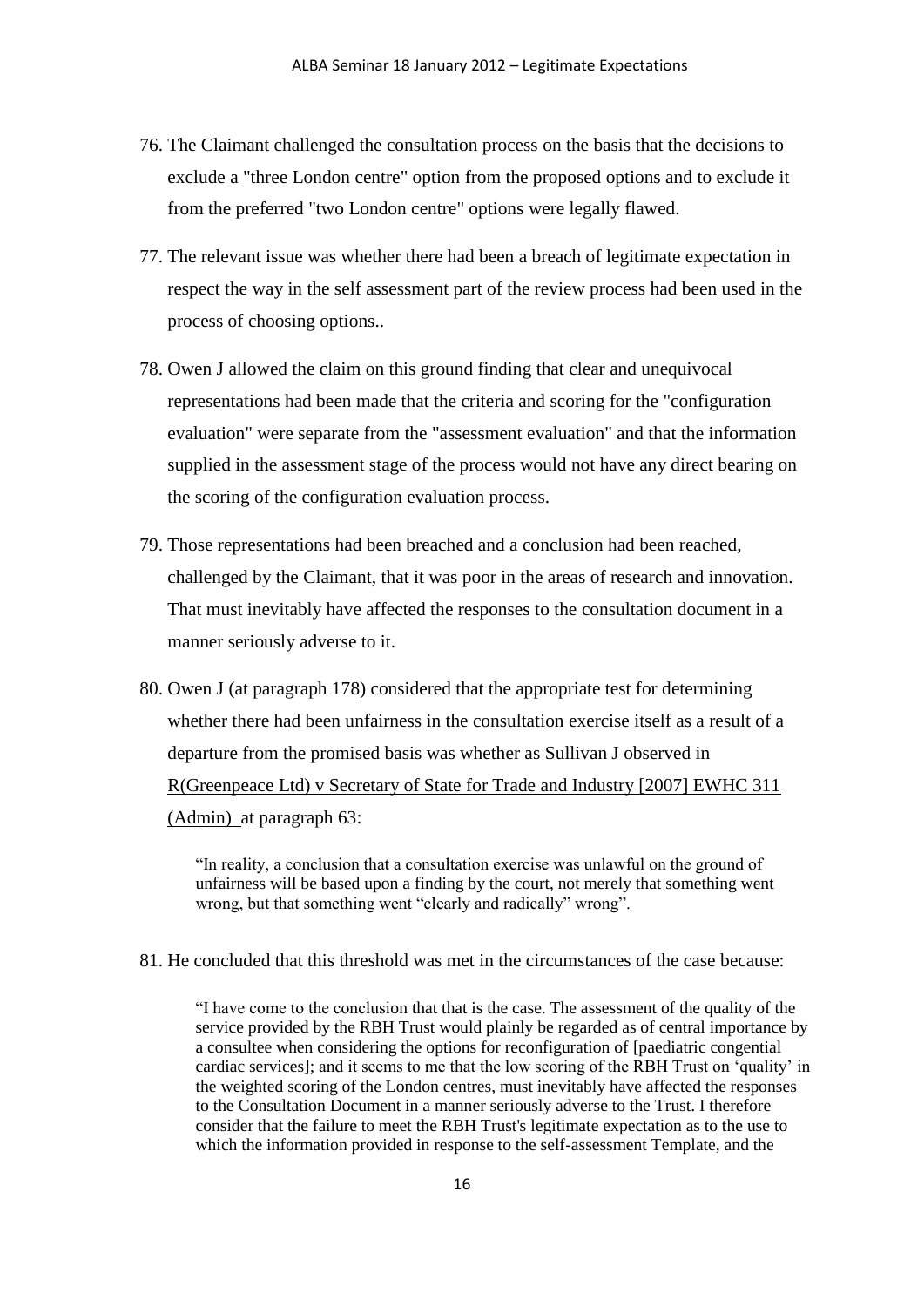likely consequential effect upon the assessment of 'Ouality' in the inter London centre scoring, rendered the consultation process unfair to the Trust, the unfairness being of such a magnitude as to lead to the conclusion that the process went radically wrong".

#### Example 2 – unsuccessful challenge

- 82. In Cheshire (discussed above) there was a second argument in respect of procedural fairness. It was argued that it was unfair for DEFRA to invite agreement to a proforma pre-populated with figures for the quantum of waste diverted from landfill, only to change the figure, significantly to Cheshire's disadvantage, without notifying the claimants (paragraph 68).
- 83. The judge considered that there was much greater strength in this argument (than the general complaint about the lack of any consultation). The unfairness alleged here was that Cheshire never appreciated which figures would be used in respect of the quantum of waste diverted from landfill until after the die had been cast (see paragraph 84).
- 84. This limb of the unfairness argument appears to have come much closer to succeeding. But was ultimately rejected by the judge on the basis that:
	- a. There was no hint of ulterior motive in the timing of the realisation that Cheshire's solid recoverable waste would go to capacity in Runcorn (paragraph 85) which came (genuinely) very late in the process.
	- b. There would have been no basis for consulting Cheshire alone.
	- c. The determination of capacity is a matter of logical conclusion and the judge held:

― This was a matter of logical conclusion, one way or the other, not susceptible of shades of agreement or nuanced argument. I have already determined that DEFRA was entitled (and right) to conclude as it did on this. It was not suggested that the claimants would have done more than seek to convince the department of the correctness of the arguments deployed on their behalf by Mr. Giffin in advancing his first ground of challenge. The failure to permit them to do so, viewed against the background of spending pressures, time pressures, and a rational judgment that consultation would be counter-productive was not, taken overall, a breach of a legitimate expectation that if the figures on the pro-forma were to be changed Cheshire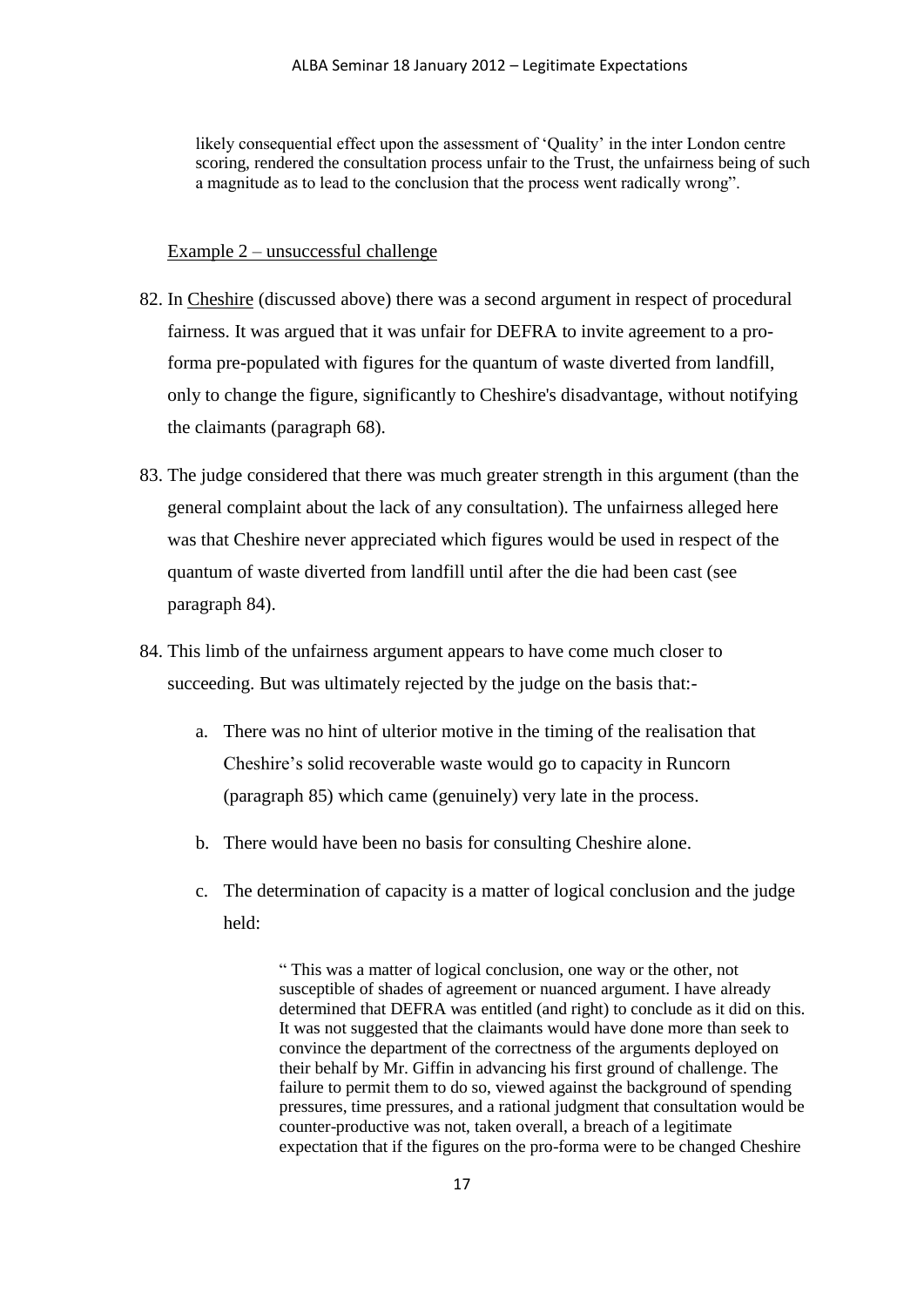would be told so that it might make representations about it". (see paragraph 86).

85. This reasoning is in striking contrast to Holman J's approach to Sandwell in the BSF case and also to Kent in the BSF where Holman J emphasised the opportunity for an authority to put its own case forcefully and in its own terms as part of what fairness required.

## **Part 5: Frustration of a legitimate expectation**

86. A legitimate expectation of consultation is capable of being frustrated due to a pressing need – even when it arises under the subsidiary category articulated by Laws LJ in Bhatt Murphy.

Taking account of the promise in the decision making process

87. The Privy Council in Paponette v Attorney General of Trinidad and Tobago [2011] 3 W.L.R. 219 approved and applied the passage from the judgment of Schiemann LJ in R (Bibi) v Newham London Borough Council [2002] 1 WLR 237 at paragraph 49 and 51; that an authority is under a duty to consider the promise that has been made properly in its decision making process. In Paponette, the Board held that (at paragraph 46):

> ― Where an authority is considering whether to act inconsistently with a representation or promise which it has made and which has given rise to a legitimate expectation, good administration as well as elementary fairness demands that it takes into account the fact that the proposed act will amount to a breach of the promise. Put in public law terms, the promise and the fact that the proposed act will amount to a breach of it are relevant factors which must be taken into account".

- 88. The Divisional Court's decision in R (Police Negotiating Board and others) v Secretary of State for Work and Pensions [2011] EWHC 3175 (Admin) (Elias LJ, McCombe J and Sales J) contains an interesting (obiter) discussion of how the promise should be treated in the decision making process.
- 89. The Claimants contended (amongst other things) that they had a legitimate expectation because representations were made to relevant trade unions representing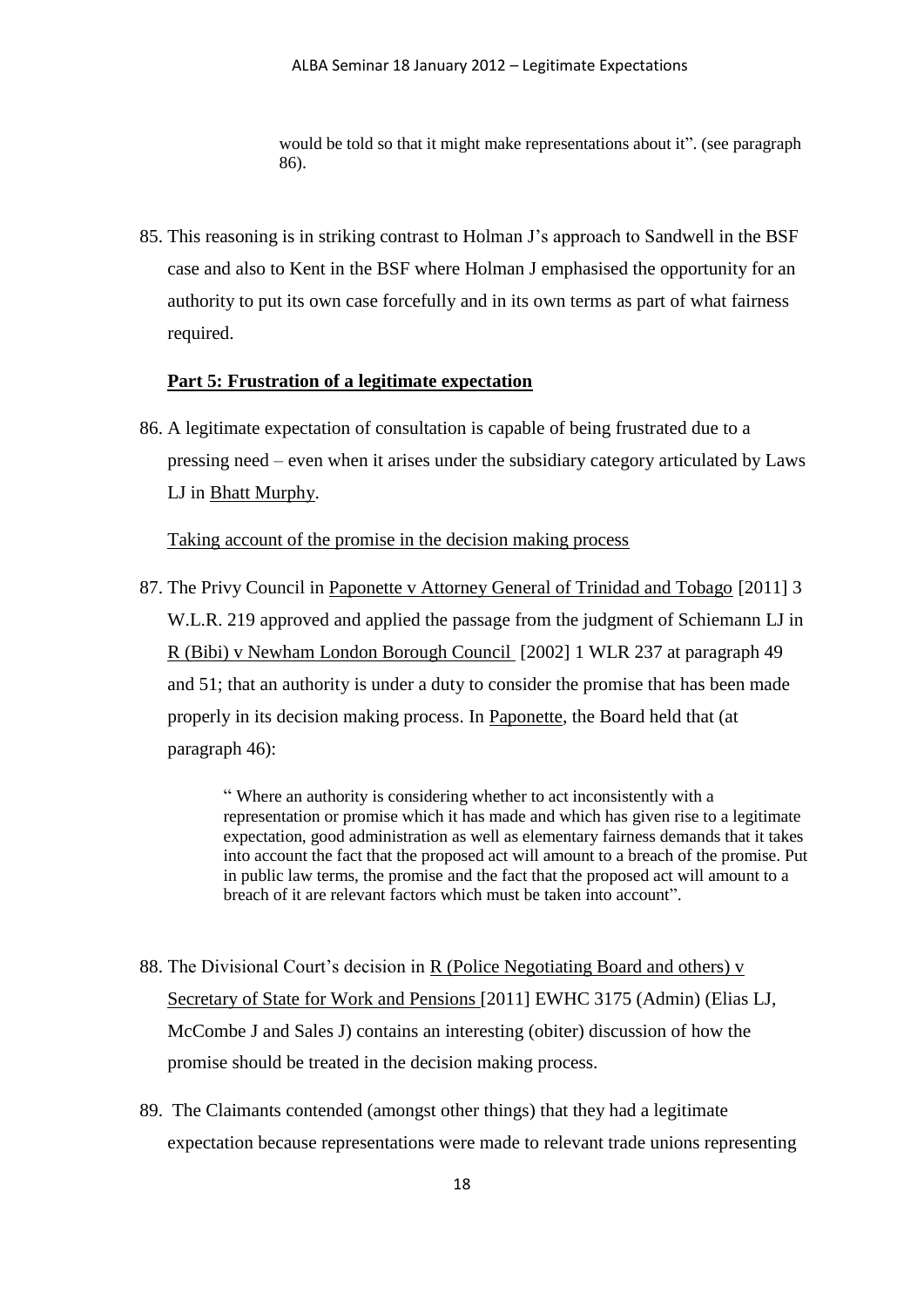public service workers and to public service employees and pensioners, through pension scheme guidance documents and in the course of negotiations with trade unions, to the effect that the RPI would continue in the future to be adopted as the method for determining the relevant up-rate in pension benefits.

- 90. The Divisional Court rejected the contention that there was any legitimate expectation because there was no promise or assurance given or practice adopted which amounted to an assurance which was clear unambiguous and devoid of relevant qualification that "RPI would be the index adopted in perpetuity" (see paragraphs 73-79).
- 91. However, the Court went on to consider the approach to be adopted to the issue of whether (assuming that there had been a legitimate expectation), sufficient regard was had to it in the decision making process.
- 92. The evidence indicated that the government had recognised that "some might consider that a legitimate expectation to continue to use RPI had been created".
- 93. The Claimants argued that such limited acknowledgment was insufficient. They submitted: "...it was not proper compliance with the Government's legal obligation simply to have some regard to the fact that others believed that the expectation existed. The point about a promise is that in the normal way it should be honoured. It has a moral force which should be given substantial weight in the decision making process. It should only be overridden where a countervailing public interest justifies it. This demands as [as Paponette at paragraph 46] indicates, that the legitimate expectation is properly and fully taken into account" (paragraph 80) .
- 94. The Divisional Court stated that they saw considerable force in that submission and commented: "The weight given to a promise generating a legitimate expectation would naturally be expected to be greater than the weight, if any, given to the fact that the Government recognises that some may think (wrongly, in the Government's view) that there is a promise" (see paragraph 81).
- 95. On the face of it, this seems to present a significant dilemma for a public body facing claims that an affected party has a legitimate expectation of an outcome which the public body does not accept. However, the Divisional Court indicated how such a dilemma could be addressed (at paragraph 82):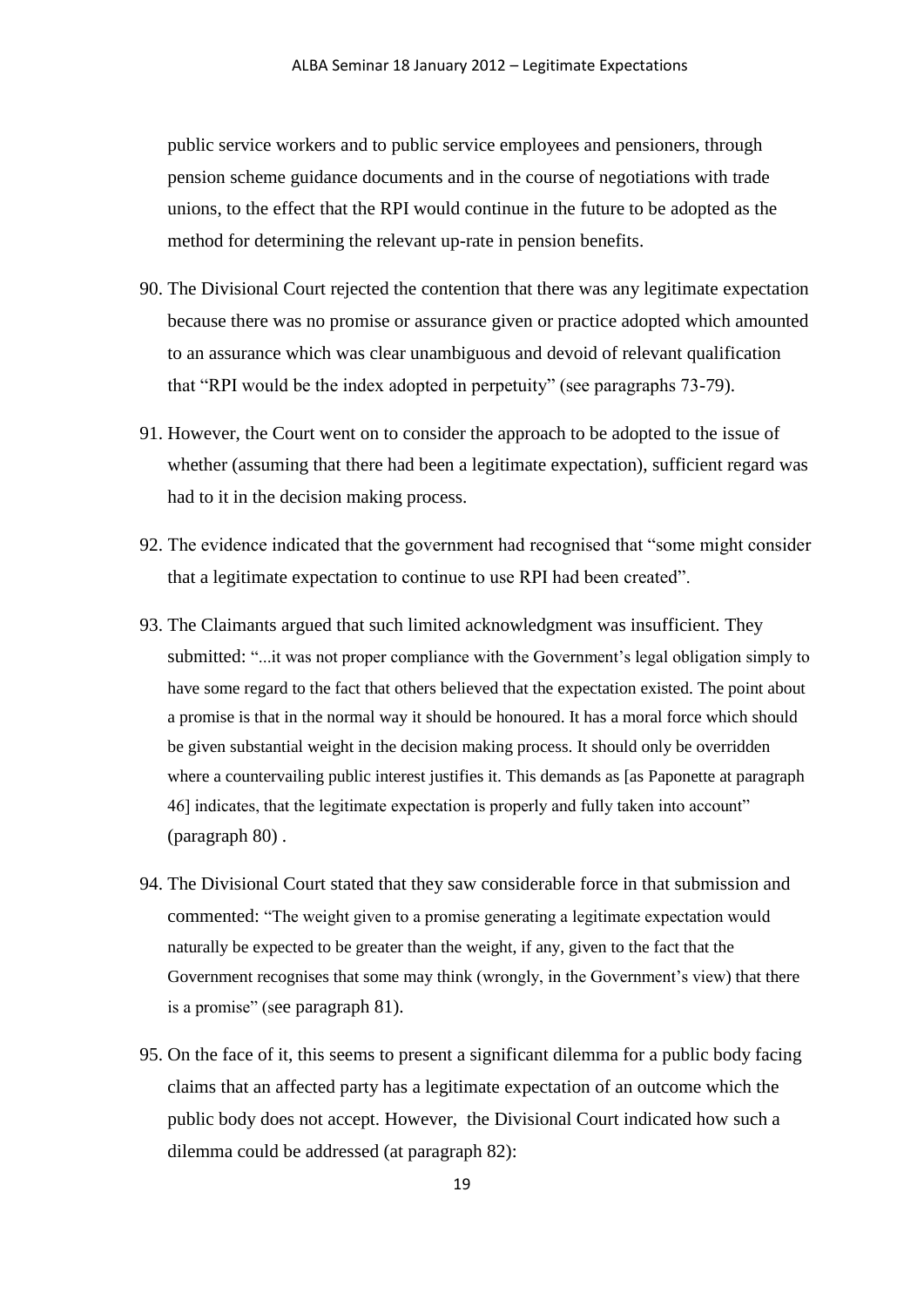―it would always be open to a decision-maker to consider that even if, contrary to its own belief, there were a promise amounting to a legitimate expectation, nonetheless the public interest would justify it being overridden; but that was not the Defendant's approach in the present case".

96. The Divisional Court also recorded but did not deal with (as it did not arise on the facts) the submission made by the Government "even though they did not accept that promises had been made and so did not confront the moral force associated with that, they considered the issue responsibly and reasonably, so that it could not fairly be said that their conduct in this respect, amounted to an abuse of power" (paragraph 82).

### What will amount to a sufficient reason to frustrate a legitimate expectation?

97. As confirmed in the Privy Council's decision in Paponette at paragraph 37 once it is established that the expectation is legitimate, the onus shifts to the authority to justify the frustration of the legitimate expectation. It is for the authority to identify any overriding interest on which it relies to justify the frustration of the legitimate expectation. The following are recent examples where the public authority has succeeded in frustrating the legitimate expectation on grounds of overriding interest.

### *Example 1*

98. In Cheshire at paragraph 90, Langstaff J held that there was an overriding public interest that would have frustrated any legitimate expectation. His reasoning was:

> "the Government decided on a macro-political and macro-economic basis that spending had to be cut significantly and quickly. A plan for deficit reduction was to be set out in an emergency budget within 50 days. The Spending Review itself recorded that the Government saw it as an urgent priority to secure economic stability. Choices were required, as a result of which departmental budgets were to be cut by "an average of 19 per cent over four years". In that context, I accept that a decision maker in an individual department of State must be accorded a very wide margin of appreciation, and a court must be reluctant to interfere with technical expert judgements such as are in issue here: as Lord Millett said in [Southwark LBC v](http://login.westlaw.co.uk/maf/wluk/app/document?src=doc&linktype=ref&&context=36&crumb-action=replace&docguid=IB7410F50E42811DA8FC2A0F0355337E9)  [Mills \[2001\] 1 AC 1](http://login.westlaw.co.uk/maf/wluk/app/document?src=doc&linktype=ref&&context=36&crumb-action=replace&docguid=IB7410F50E42811DA8FC2A0F0355337E9) at 26, priority in the allocation of resources must be resolved by the democratic process, national and local, and the Courts are ill-equipped to resolve such issues".

99. He considered that a broad approach to selecting projects to secure the savings was permissible.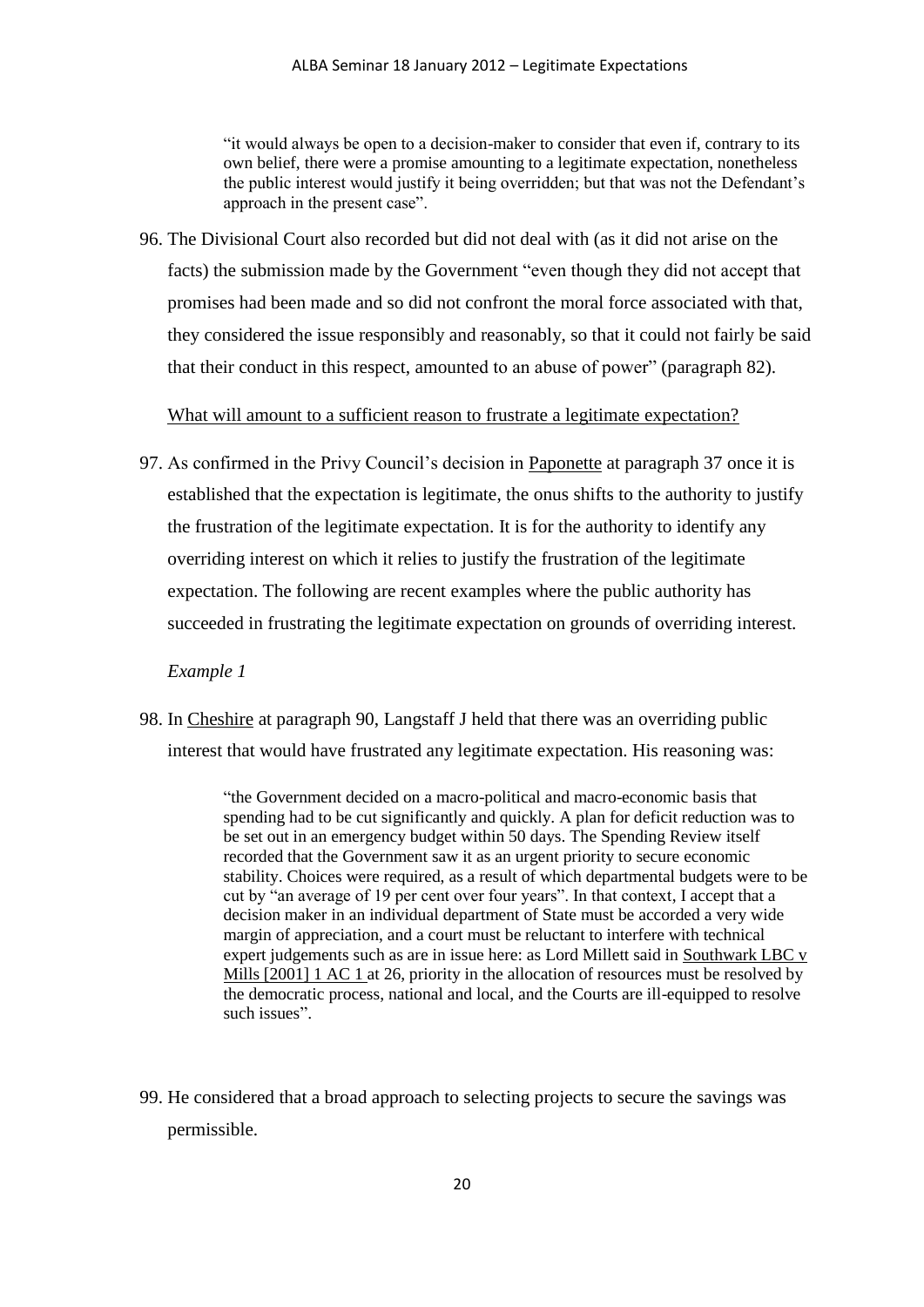## 100. At paragraph 91, he said he stated:

―If there is a compelling need to cut cost across a broad range of projects, this necessarily implies that the costs of individual projects within that range may be cut as a part of satisfying that need. If it were otherwise, then no individual project would have its costs cut despite the overarching requirement of public policy. There may be particular reasons why amongst projects vulnerable to the impact of costs saving measures some should be "saved", and others sacrificed – but providing a rational basis for selection between them is adopted by those who are mindful of what has been assured to each, and (at least broadly) of the costs incurred by each in reliance on that assurance, none could complain unless the decision were plainly disproportionate"

### *Example 2*

- 101. Other recent examples of frustration of a legitimate expectation include Trillium (Prime) Property GP ltd v Tower Hamlets LBC [2011] EWHC 146 (Admin) where the Court held that the Claimant's legitimate expectation that there would be consultation prior to the designation of a conservation area was overridden by concerns that it may trigger the demolition of an important building in the conservation area.
- 102. Ouseley J stated (at paragraph 176):

"In my judgment, if the Council properly concluded, on reasonable grounds, that consultation with Trillium or others would put at a real risk of material harm the very proposal being consulted about, the expectation of consultation would not be breached, nor even legitimate or expected. That specific problem was not covered by anything said to Trillium or the public and could not reasonably have been regarded as impliedly covered".

Ouseley J's approach conferred discretion on the decision maker to make a judgment about the risks.

Thus as Ouseley put it at paragraph 182, the Council "merely had to consider properly whether there were reasonable grounds for concluding that there was such a degree of risk that Trillium would demolish [its building] were it consulted, that the Council was justified in reaching a designation decision without consulting Trillium or the other building owners. It also had to conclude that there would be material harm to the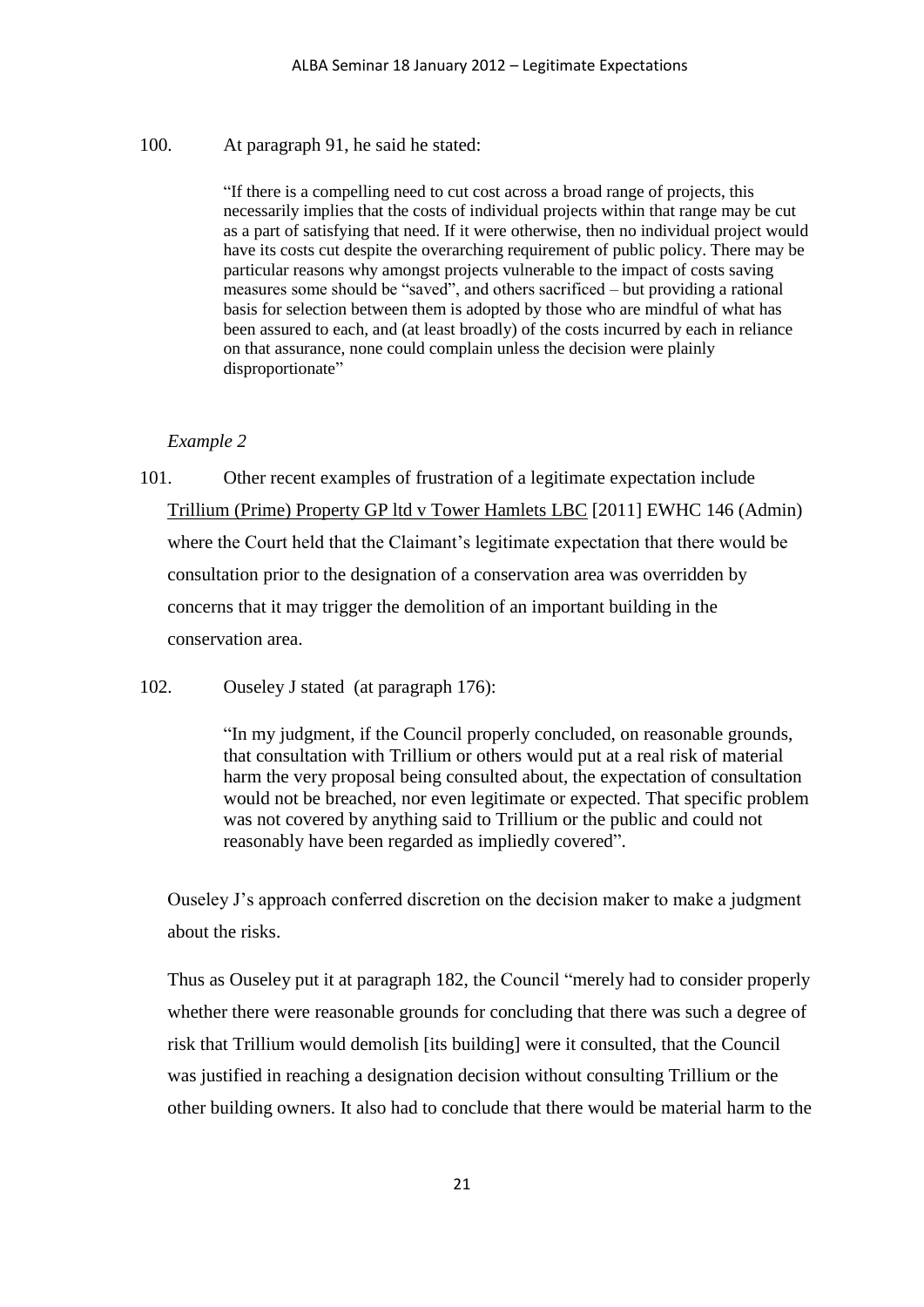potential Conservation Area from demolition. If that was so, then there was no breach of the legitimate expectations which Trillium otherwise was entitled to see fulfilled".

103. This is another example of submissions succeeding where the contention was that it would be counter productive to consult and the Court deferring to the judgment to the decision maker where it had considered consulting but decided against it on proper grounds.

#### *Example 3*

- 104. In R. (on the application of W) v Secretary of State for Education[2011] EWHC 3256 (Admin), the High Court (Singh J) held that although a former teacher had a substantive legitimate expectation that no further action would be taken against him in the absence of further misconduct, a later decision by the Secretary of State for Education to bar him from working with children pursued a legitimate aim and was proportionate.
- 105. In deciding that it was appropriate for the legitimate expectation to be frustrated the Court emphasised:
	- a. The public interest in protecting children from the risk of sexual abuse was a legitimate aim that was manifest and pressing (see paragraph 53).
	- b. The availability of an appeal on the merits of the barring order was relevant to the question of whether the secretary of state's decision was proportionate (paragraph 56).
	- c. The secretary of state did not simply resile from the legitimate expectation without more; he had devises fair procedures that would be followed before a barring order was imposed (paragraph 57).